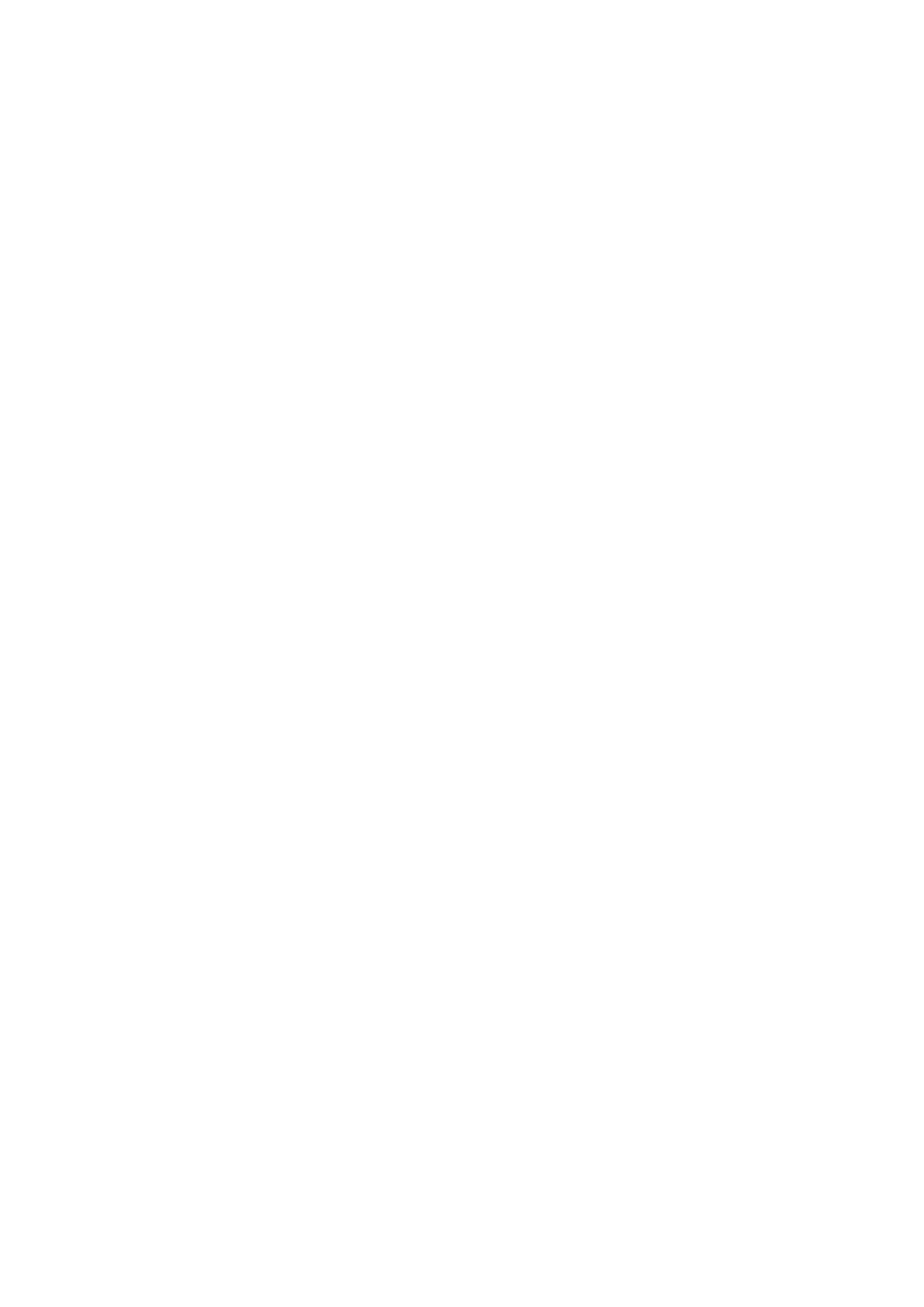

## **DIRECTORATE GENERAL FOR INTERNAL POLICIES**

## **POLICY DEPARTMENT D: BUDGETARY AFFAIRS**

## **Gaps and Errors in the TED database**

## **NOTE**

#### **Abstract**

The accessibility of TED public procurement data has improved in recent years. However, downloadable TED data up to 2017 is complex and includes numerous gaps and errors. Some indicators suggest that much public procurement in the European Union is not published on TED at all. The Commission is in the process of implementing a major reform of public procurement rules and processes which is expected to improve the quality of TED data. However, the new rules still permit much data to be marked as 'not for publication'.

**IP/D/CONT/IC/2018-154 25/02/2019**

**PE621.804 EN**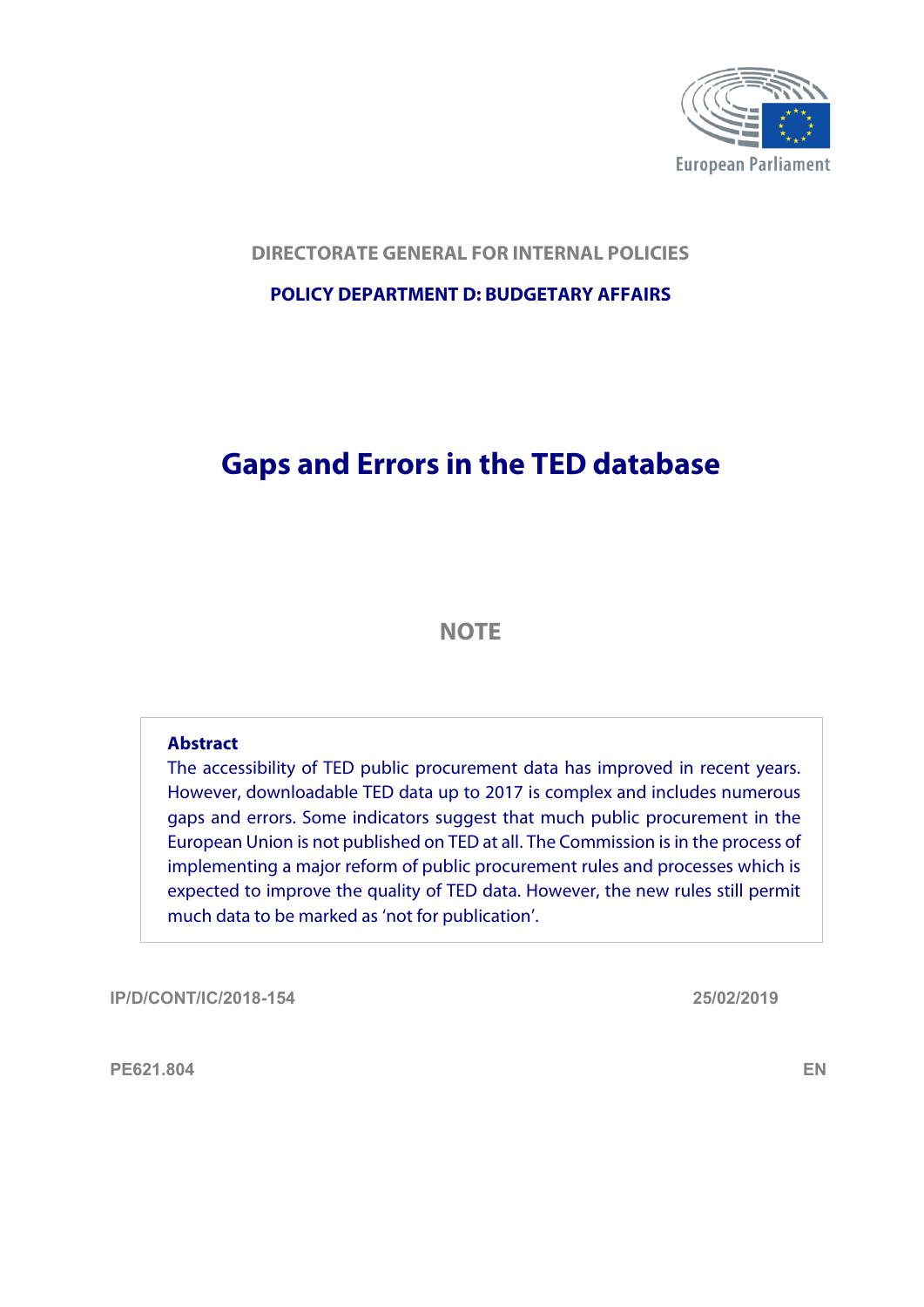This document was requested by the European Parliament's Committee on Budgetary Control. It designated its Chair, Dr Ingeborg Grässle, to follow the note.

#### **AUTHORS**

Blomeyer & Sanz: Mr Roderick Ackermann Ms Margarita Sanz Mr Antonio Sanz

#### **RESPONSIBLE ADMINISTRATOR**

Ms Vera Milicevic Policy Department on Budgetary Affairs European Parliament B-1047 Brussels E-mail: poldep-budg@europarl.europa.eu

#### **LINGUISTIC VERSIONS**

Original: EN

#### **ABOUT THE EDITOR**

To contact the Policy Department or to subscribe to its newsletter please write to: poldep-budg@europarl.europa.eu

Manuscript completed in February 2019. Brussels, © European Union, 2019.

This document is available on the Internet at: <http://www.europarl.europa.eu/studies>

#### **DISCLAIMER**

The opinions expressed in this document are the sole responsibility of the author and do not necessarily represent the official position of the European Parliament.

Reproduction and translation for non-commercial purposes are authorised, provided the source is acknowledged and the publisher is given prior notice and sent a copy.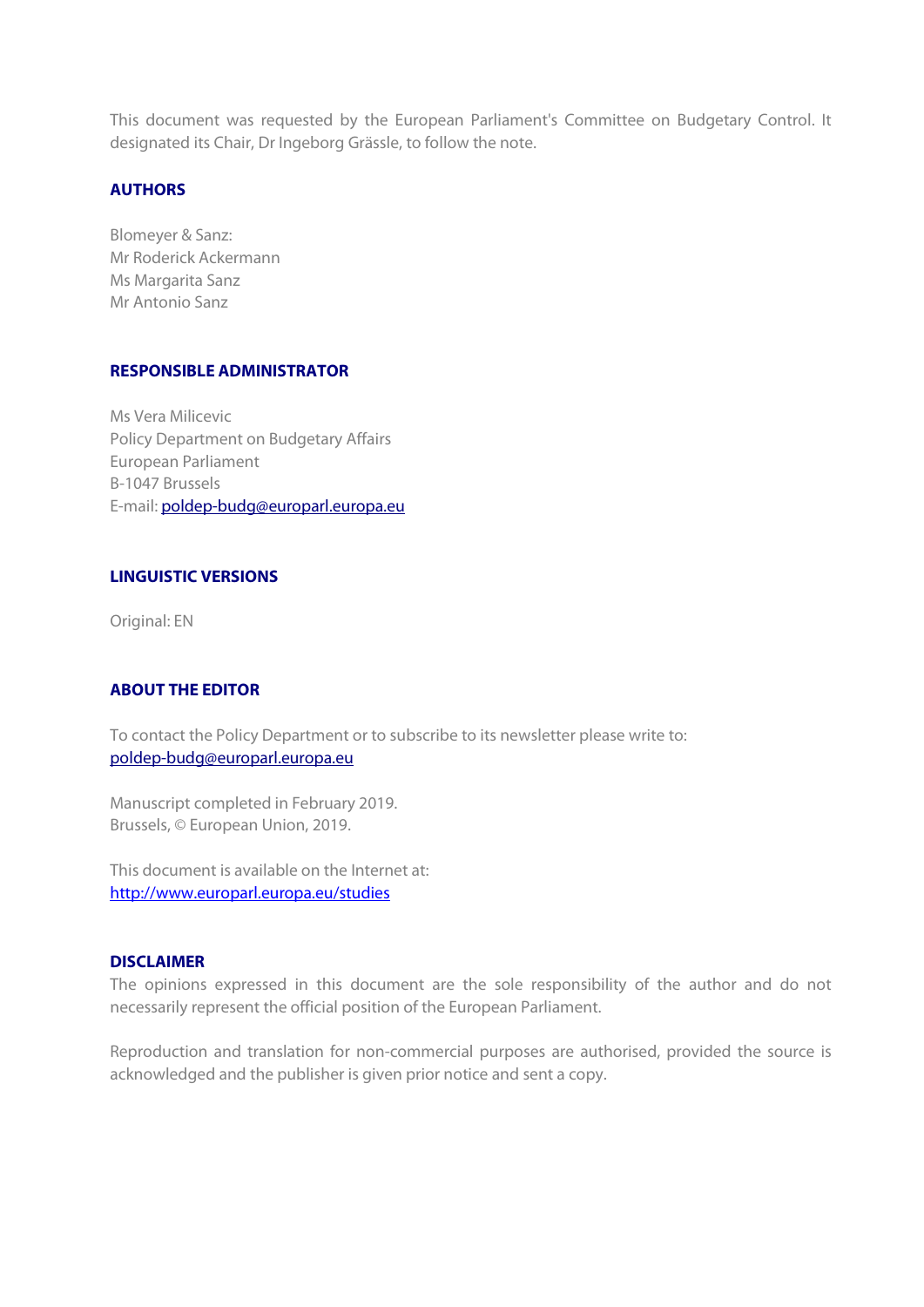## <span id="page-4-0"></span>**CONTENTS**

| 1                       |                                                                                                                                                                                                                                                                                                                                                                                                                                                                                                                        |  |
|-------------------------|------------------------------------------------------------------------------------------------------------------------------------------------------------------------------------------------------------------------------------------------------------------------------------------------------------------------------------------------------------------------------------------------------------------------------------------------------------------------------------------------------------------------|--|
| 1.1                     | $\textbf{Context} \textcolor{red}{\textbf{}} \textcolor{red}{\textbf{}} \textcolor{red}{\textbf{}} \textcolor{red}{\textbf{}} \textcolor{red}{\textbf{}} \textcolor{red}{\textbf{}} \textcolor{red}{\textbf{}} \textcolor{red}{\textbf{}} \textcolor{red}{\textbf{}} \textcolor{red}{\textbf{}} \textcolor{red}{\textbf{}} \textcolor{red}{\textbf{}} \textcolor{red}{\textbf{}} \textcolor{red}{\textbf{}} \textcolor{red}{\textbf{}} \textcolor{red}{\textbf{}} \textcolor{red}{\textbf{}} \textcolor{red}{\textbf{$ |  |
| $\overline{\mathbf{2}}$ |                                                                                                                                                                                                                                                                                                                                                                                                                                                                                                                        |  |
| 2.1                     |                                                                                                                                                                                                                                                                                                                                                                                                                                                                                                                        |  |
| 2.2                     |                                                                                                                                                                                                                                                                                                                                                                                                                                                                                                                        |  |
| 2.3                     |                                                                                                                                                                                                                                                                                                                                                                                                                                                                                                                        |  |
| 2.4                     |                                                                                                                                                                                                                                                                                                                                                                                                                                                                                                                        |  |
| 2.5                     |                                                                                                                                                                                                                                                                                                                                                                                                                                                                                                                        |  |
| $\overline{\mathbf{3}}$ |                                                                                                                                                                                                                                                                                                                                                                                                                                                                                                                        |  |
| 3.1                     |                                                                                                                                                                                                                                                                                                                                                                                                                                                                                                                        |  |
| 3.2                     |                                                                                                                                                                                                                                                                                                                                                                                                                                                                                                                        |  |
| 4                       |                                                                                                                                                                                                                                                                                                                                                                                                                                                                                                                        |  |
|                         |                                                                                                                                                                                                                                                                                                                                                                                                                                                                                                                        |  |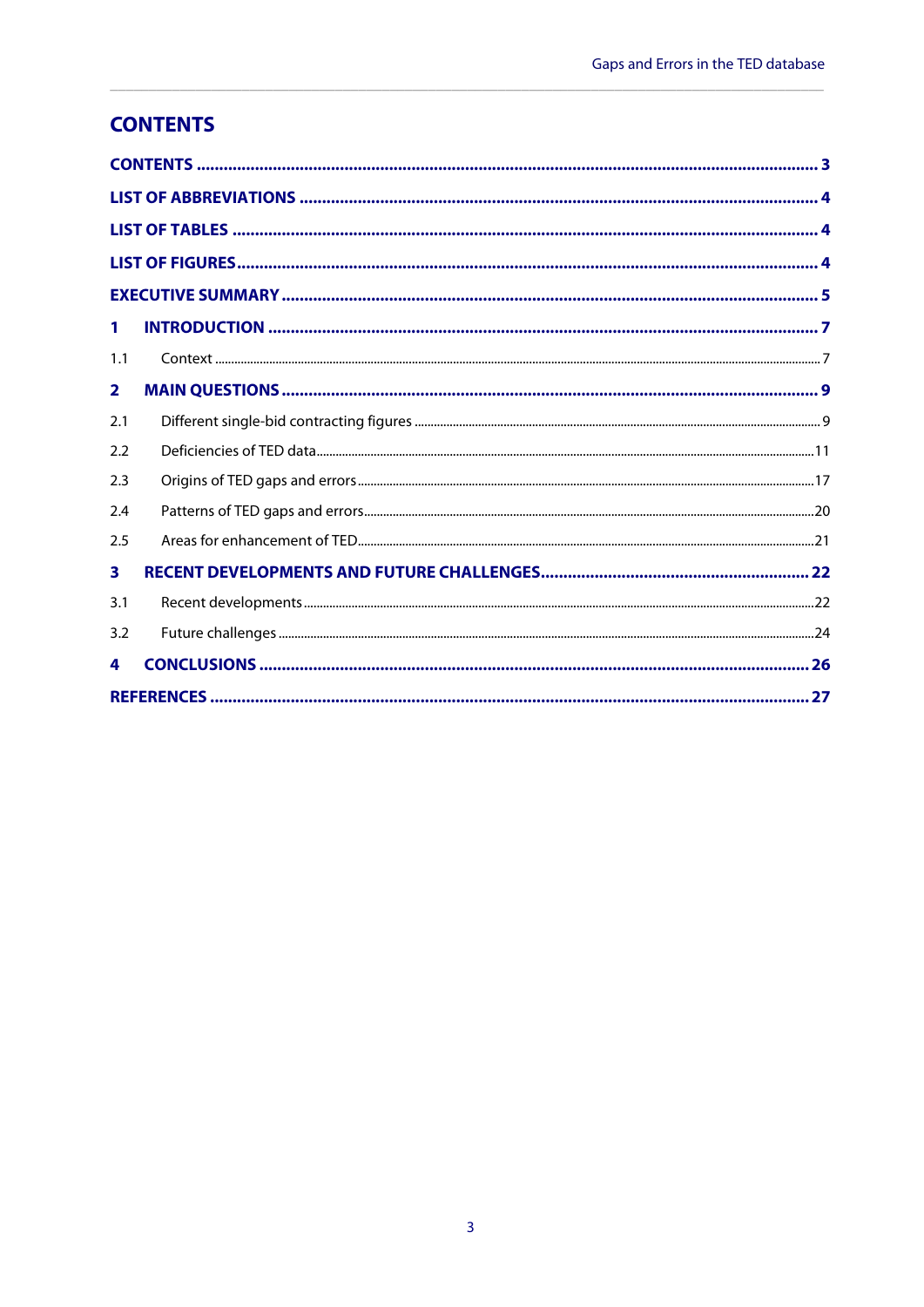## <span id="page-5-0"></span>**LIST OF ABBREVIATIONS**

- **CAN** Contract Award Notice
	- **DG** Directorate General
	- **EC** European Commission
	- **EU** European Union
- **EUR** Euro
- **GROW** European Commission Directorate-General for Internal Market, Industry, Entrepreneurship and SMEs
	- **IT** Information Technology
- **POEU** Publications Office of the European Union
- **REGIO** European Commission Directorate-General Regional and Urban Policy

**\_\_\_\_\_\_\_\_\_\_\_\_\_\_\_\_\_\_\_\_\_\_\_\_\_\_\_\_\_\_\_\_\_\_\_\_\_\_\_\_\_\_\_\_\_\_\_\_\_\_\_\_\_\_\_\_\_\_\_\_\_\_\_\_\_\_\_\_\_\_\_\_\_\_\_\_\_\_\_\_\_\_\_\_\_\_\_\_\_\_**

- **TED** Tenders Electronic Daily
- **XML** Extensible Markup Language

## <span id="page-5-1"></span>**LIST OF TABLES**

| <b>Table 1:</b> Explanation of selected TED fields                                                    |    |
|-------------------------------------------------------------------------------------------------------|----|
| Table 2: Percentage of TED Contract Award Notice records missing values from three specific fields 12 |    |
| <b>Table 3:</b> CANs with most impossibly high award amount                                           | 16 |

## <span id="page-5-2"></span>**LIST OF FIGURES**

| <b>Figure 1:</b> Percentage of TED records (2009-2017) missing data in three fields (by country) | 14  |
|--------------------------------------------------------------------------------------------------|-----|
| <b>Figure 2:</b> Number of national announcement types in use in Member States                   | 18. |
| <b>Figure 3:</b> Extent of missing information in TED data in 2009-2015                          | 20. |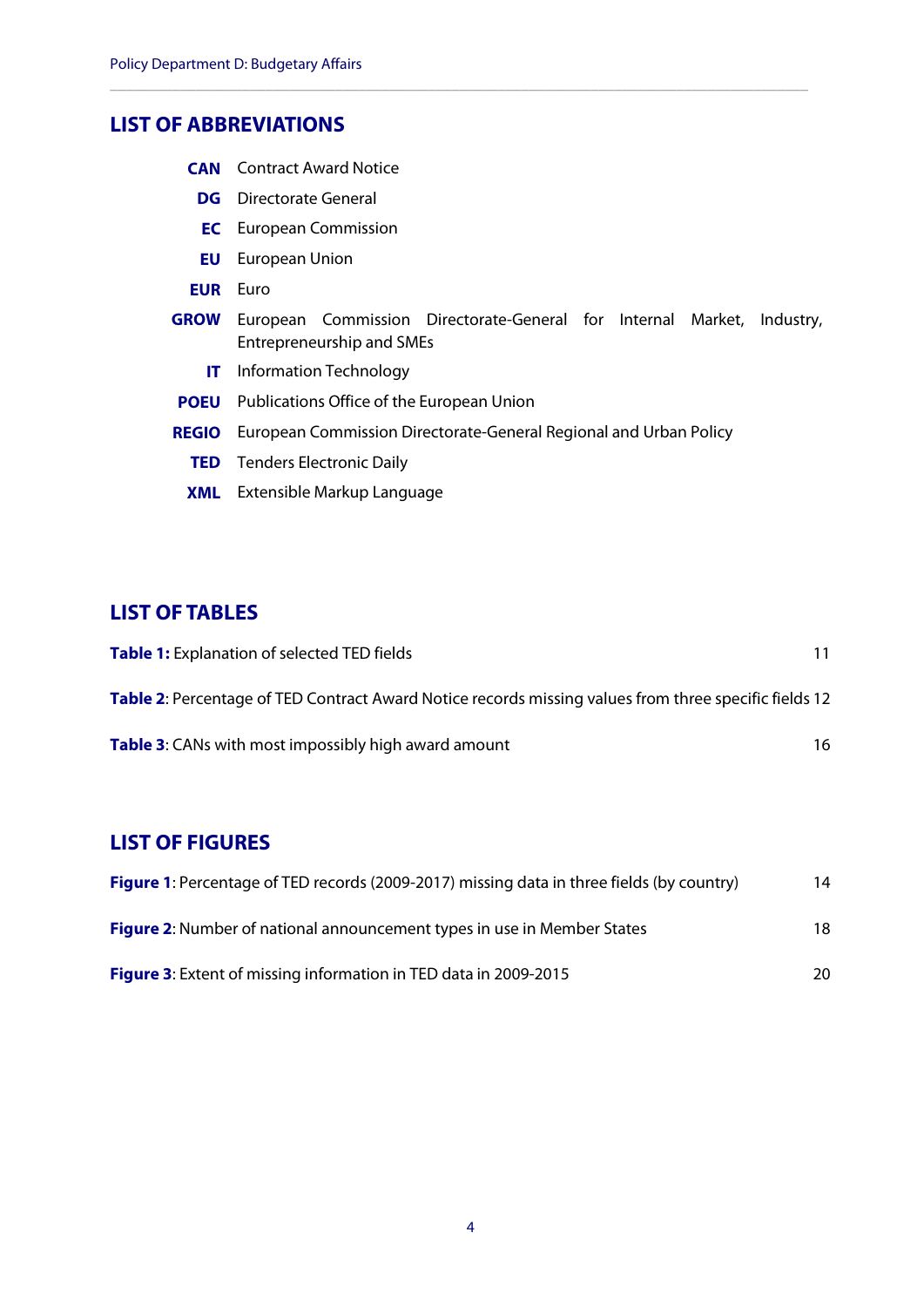## <span id="page-6-0"></span>**EXECUTIVE SUMMARY**

#### **INTRODUCTION**

This note has been requested by the European Parliament to provide insight into the limitations of the Tenders Electronic Daily (TED) data as a tool for analysing public procurement in the European Union (EU). The Parliament's request emerged from a discussion on single-bid contracting involving EU funds that took place at the presentation of the European Parliament study *'EU-funded large-scale infrastructure: deficient project preparation and procurement processes?'* (hereinafter 'the previous study')

**\_\_\_\_\_\_\_\_\_\_\_\_\_\_\_\_\_\_\_\_\_\_\_\_\_\_\_\_\_\_\_\_\_\_\_\_\_\_\_\_\_\_\_\_\_\_\_\_\_\_\_\_\_\_\_\_\_\_\_\_\_\_\_\_\_\_\_\_\_\_\_\_\_\_\_\_\_\_\_\_\_\_\_\_\_\_\_\_\_\_\_\_**

This briefing paper addresses the following issues:

- Why are the single-bid contracting figures presented in the previous study different from the Directorate-General Regional and Urban Policy (DG REGIO) figures discussed at the meeting of European Parliament Committee on Budgetary Control on 26 November 2018?
- What are the deficiencies of TED data that limit its usefulness as a tool for analysis of public procurement in the EU?
- Why/ how do these issues arise?
- Do the issues arise mainly in specific Member States or institutions?
- Recent changes and future challenges.

#### **BACKGROUND**

European Commission Directorate-General for Internal Market, Industry, Entrepreneurship and SMEs (DG GROW) is responsible for developing EU public procurement policy. The Publications Office of the European Union (POEU) is responsible for the publication of TED, which is the EU-wide platform for the publication of public procurement notices. According to the European Commission TED *'publishes 520 thousand procurement notices a year, including 210 thousand calls for tenders which are worth approximately EUR 420 billion'*. [1](#page-6-1)

#### **TED deficiencies and their causes**

The accessibility of TED data has significantly improved in recent years. However, the quality and reliability of TED data for 2009-2017 is undermined by large amounts of missing data, inconsistency in the way that data is entered, and errors in the data entered, including impossibly high figures for the value of some contract awards.

Gaps appear to be more prevalent in the data submitted by Member States in Western and Northern Europe, while those in Central and Eastern Europe appear to provide more complete data.

Perhaps more significantly, the value of TED as a tool to analyse public procurement in the EU is constrained by the fact that there is great variation in the extent to which Member States publish public procurement information on TED.

Gaps and errors in the 2009-2017 dataset are attributed to: the limited number of mandated (compulsory) fields; the fragmentation and complexity of procurement systems in Member States; lack of compatibility between TED and Member State systems and the need to enter data twice – once in Member State public procurement systems and then in TED; lack of compliance with and enforcement

<span id="page-6-1"></span> <sup>1</sup> Publications Office of the European Union (13/02/2019), *TED tenders electronic daily Supplement to the Official Journal of the EU*[, https://ted.europa.eu/TED/main/HomePage.do](https://ted.europa.eu/TED/main/HomePage.do)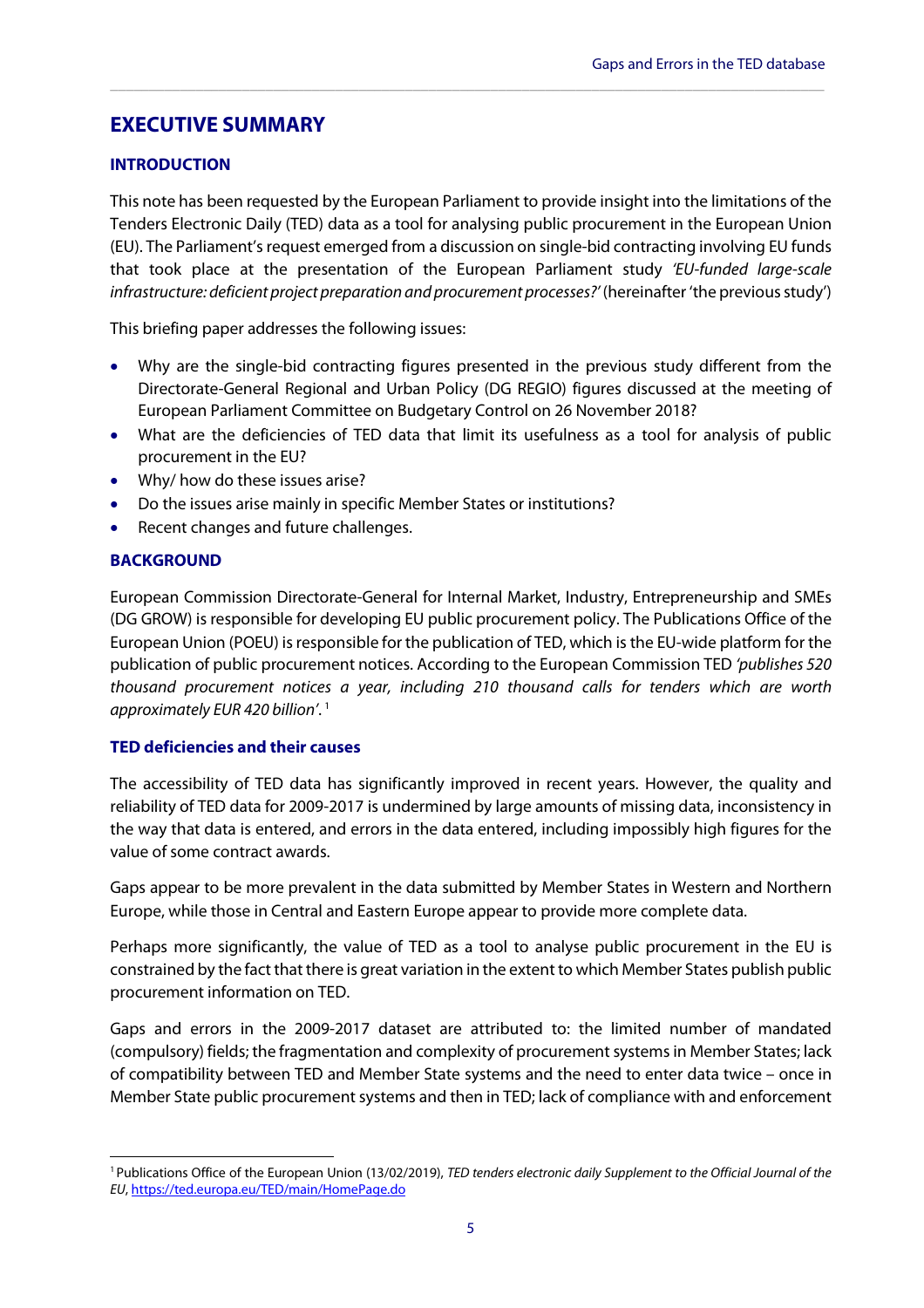of EU legislation; the structure of the TED platform, which is for publication, not data analysis; and the limited mandate of the Publications Office of the European Union.

**\_\_\_\_\_\_\_\_\_\_\_\_\_\_\_\_\_\_\_\_\_\_\_\_\_\_\_\_\_\_\_\_\_\_\_\_\_\_\_\_\_\_\_\_\_\_\_\_\_\_\_\_\_\_\_\_\_\_\_\_\_\_\_\_\_\_\_\_\_\_\_\_\_\_\_\_\_\_\_\_\_\_\_\_\_\_\_\_\_\_**

#### **Recent developments and future challenges**

The 2009-2017 TED dataset is covered by an old standard. The Commission is in the process of implementing a major reform of public procurement rules and processes that is expected to improve the quality and reliability of TED data. The new standard is based on a series of directives of 2014, and the Commission is planning to publish a new implementing regulation in May-June 2019 that will fully operationalise the 2014 directives by 2023, the deadline for Member states to implement its requirements. Thus, the entire reform process will have taken approximately 12 years from when the impact assessment was published in 2011. Key improvements include a move from 'paper logic' to a full 'IT logic' and the elimination of the need for contracting authorities to enter procurement data twice – once in Member State public procurement systems, and then again in TED.

Nevertheless, the new TED standard still allows much data to be marked as 'not to be published', with the result that much data may still missing. Moreover, some indicators suggest that much public procurement is not published in TED at all, and it is unclear to what extent ongoing reforms will address this unless they are accompanied by political pressure and effective enforcement actions against noncompliant contracting authorities.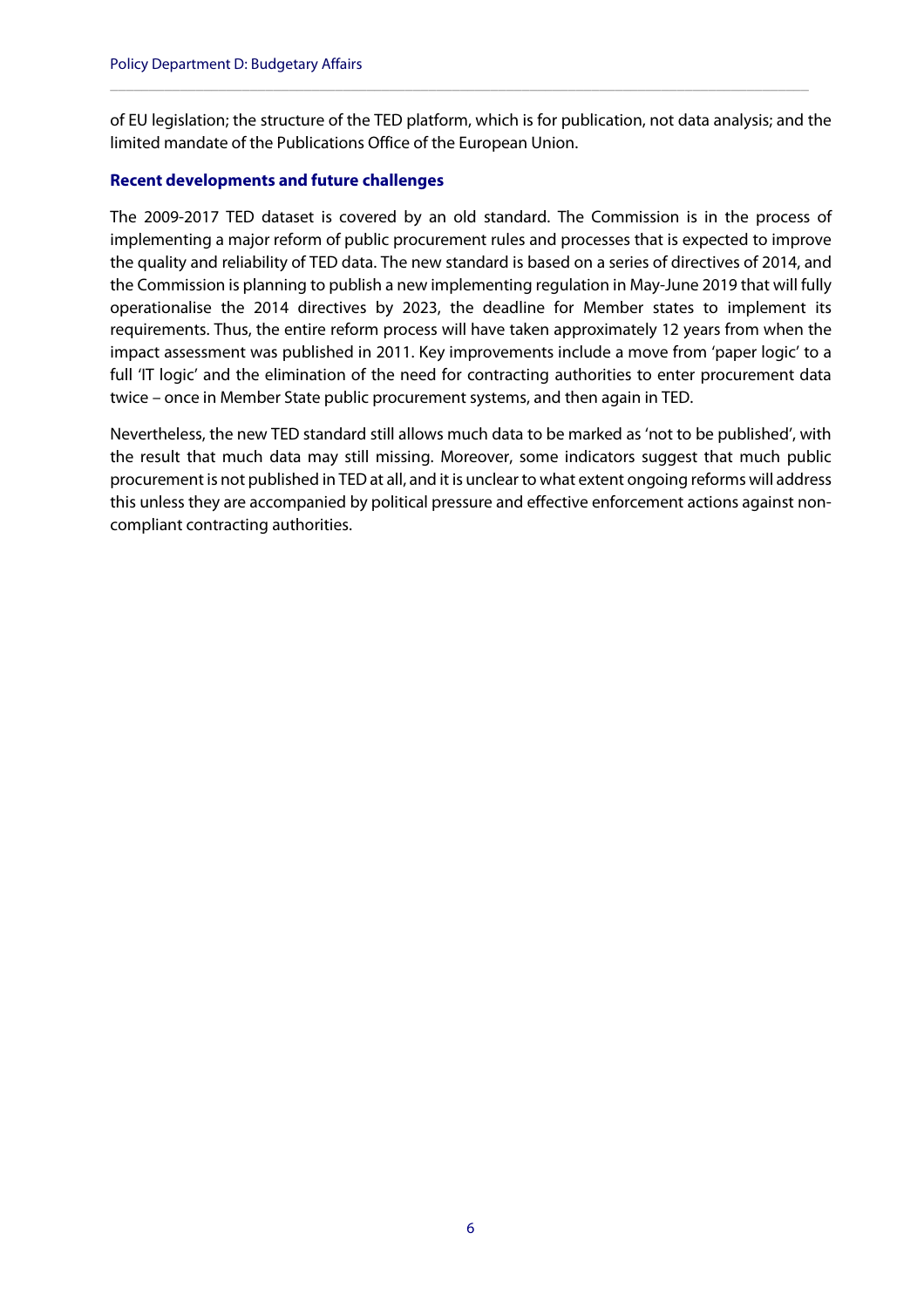## <span id="page-8-0"></span>**1 INTRODUCTION**

This briefing paper has been requested by the European Parliament to provide insight into the limitations of the Tenders Electronic Daily (TED) data as a tool for analysing public procurement in the European Union (EU). The Parliament's request emerged from a discussion on single-bid contracting involving EU funds that took place at the presentation of the European Parliament study *'EU-funded large-scale infrastructure: deficient project preparation and procurement processes?'* (hereinafter 'the previous study'). [2](#page-8-2)

**\_\_\_\_\_\_\_\_\_\_\_\_\_\_\_\_\_\_\_\_\_\_\_\_\_\_\_\_\_\_\_\_\_\_\_\_\_\_\_\_\_\_\_\_\_\_\_\_\_\_\_\_\_\_\_\_\_\_\_\_\_\_\_\_\_\_\_\_\_\_\_\_\_\_\_\_\_\_\_\_\_\_\_\_\_\_\_\_\_\_\_\_**

During that discussion, it was noted that the figures for single-bid contracting presented in a case study within the previous study were lower than a figure previously provided by (EC) European Commission Directorate-General Regional and Urban Policy (DG REGIO). The previous study highlighted significant constraints in working with the downloaded TED data (on which the case study was based).<sup>[3](#page-8-3)</sup> In particular, numerous records were missing data necessary for the analysis, there were errors in the data, and the accuracy of some information appeared to be highly doubtful.

This briefing paper addresses the following questions:

- Why are the single-bid contracting figures presented in the previous study different from the figure attributed to DG REGIO on 26 November 2018?
- What are the deficiencies of TED data that limit its usefulness as a tool for analysis of public procurement in the EU?
- Why/ how do these issues arise?
- Do the issues arise mainly in specific Member States or institutions?
- How might the reliability of TED data be enhanced?

The following were consulted in the course of the research for this review:

- The Publications Office of the European Union (POEU)
- Directorate-General for Internal Market, Industry, Entrepreneurship and SMEs (DG GROW)
- Directorate-General Regional and Urban Policy (DG REGIO)
- <span id="page-8-1"></span>• Mr. Mihály Fazekas

#### **1.1 CONTEXT**

DG GROW is responsible for developing EU public procurement policy. The POEU is responsible for the publication of TED, which is a Supplement to the Official Journal of the EU publication platform for the publication of public procurement notices. According to the EC, TED *'publishes 520 thousand procurement notices a year, including 210 thousand calls for tenders which are worth approximately EUR 420 billion'*. [4](#page-8-4)

The EC recognises the importance of TED data as a governance tool and is well aware of the problems with the procurement data published via TED, and the constraints this places on analysis of public procurement in the EU. The regulatory impact assessment, published in 2011, identified non-

<span id="page-8-2"></span> <sup>2</sup> Blomeyer & Sanz (12/09/2018), *EU-funded large-scale infrastructure: deficient project preparation and procurement processes?* <https://bit.ly/2CQ3orK>

<span id="page-8-3"></span><sup>&</sup>lt;sup>3</sup> EU Open Data Portal, 'Tenders Electronic Daily (TED) (csv subset) – public procurement notices', <https://data.europa.eu/euodp/en/data/dataset/ted-csv>

<span id="page-8-4"></span><sup>4</sup> Publications Office of the European Union (13/02/2019), *TED tenders electronic daily Supplement to the Official Journal of the EU*[, https://ted.europa.eu/TED/main/HomePage.do](https://ted.europa.eu/TED/main/HomePage.do)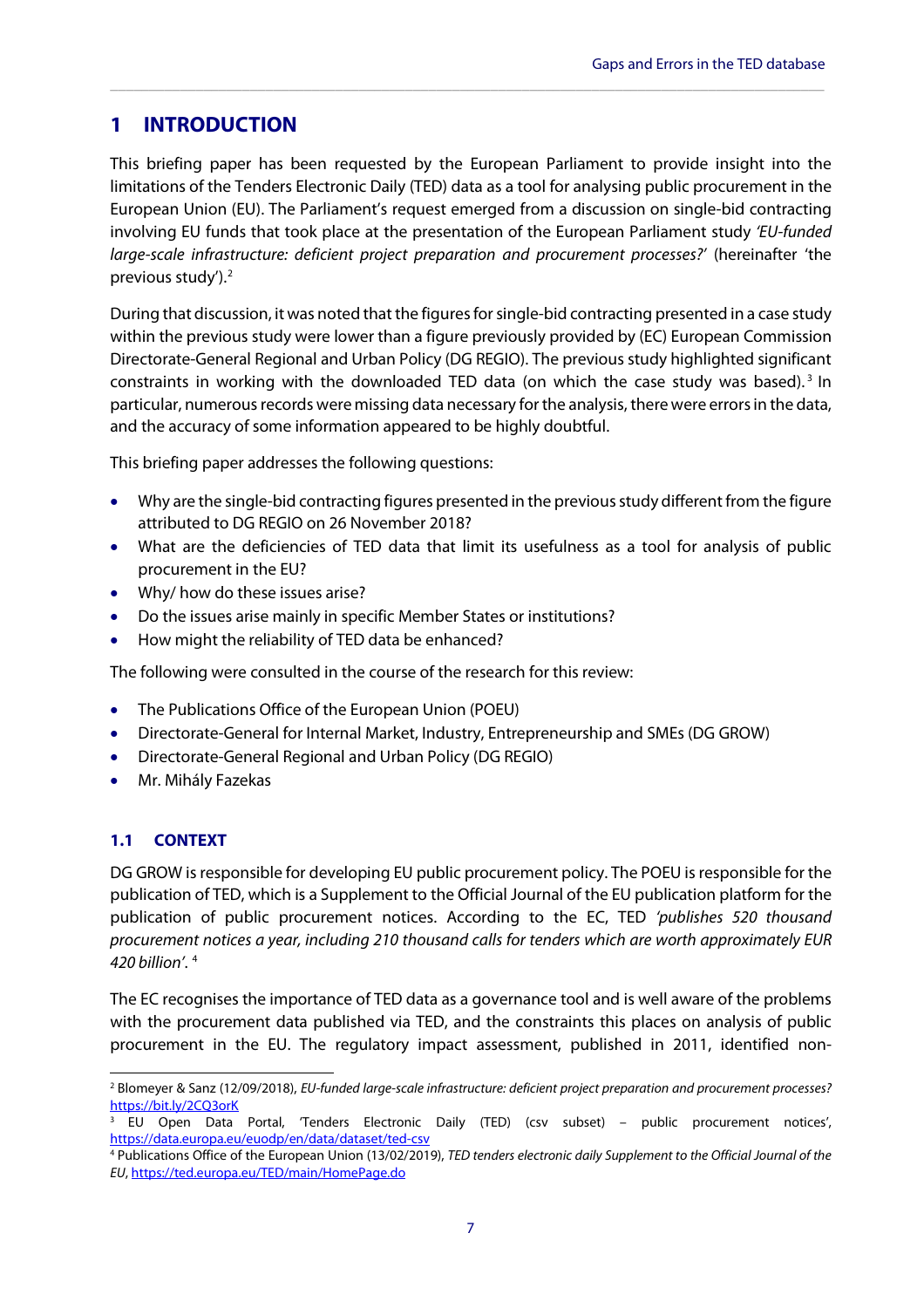compliance with publication requirements as one of three major weaknesses in the system at that time. [5](#page-9-0) A series of new directives was introduced in 2014 to address this issue, among other things. Directive 2014/24/EU states *'The electronic systems for publication of those notices, managed by the Commission, should also be improved with a view to facilitating the entry of data while making it easier to extract global reports and exchange data between systems'*. [6](#page-9-1)

**\_\_\_\_\_\_\_\_\_\_\_\_\_\_\_\_\_\_\_\_\_\_\_\_\_\_\_\_\_\_\_\_\_\_\_\_\_\_\_\_\_\_\_\_\_\_\_\_\_\_\_\_\_\_\_\_\_\_\_\_\_\_\_\_\_\_\_\_\_\_\_\_\_\_\_\_\_\_\_\_\_\_\_\_\_\_\_\_\_\_**

The EC is planning to publish a new implementing regulation in May-June 2019 dealing with seamless, automatic transmission of public procurement data between Member State public procurement systems and TED. This focuses on *'a major update to the public procurement standard forms'*, which is intended *'to significantly improve the usefulness of data on European procurement for all users: companies, governments and citizens'*. [7](#page-9-2)

This is a major undertaking as it requires a change from 'paper logic' to 'IT logic', as well as a major investment in IT infrastructure at the POEU.<sup>[8](#page-9-3)</sup> DG GROW considers that, overall, the necessary IT changes will take five years to implement.

<span id="page-9-0"></span> <sup>5</sup> European Commission (20/12/2011), *Impact Assessment Accompanying the Document Proposal for a Directive of the European Parliament and of the Council On Public Procurement and the Proposal for a Directive of the European Parliament and of the Council On Procurement by Entities Operating in the Water, Energy, Transport and Postal Sectors*, p23, [https://eur-lex.europa.eu/legal](https://eur-lex.europa.eu/legal-content/EN/TXT/?uri=CELEX:52011SC1585)[content/EN/TXT/?uri=CELEX:52011SC1585](https://eur-lex.europa.eu/legal-content/EN/TXT/?uri=CELEX:52011SC1585)

<span id="page-9-1"></span><sup>6</sup> (26 February 2014), *Directive 2014/24/EU of the European Parliament and of the Council of 26 February 2014 on public procurement and repealing Directive 2004/18/EC Text with EEA relevance*, introduction (126) [https://eur-lex.europa.eu/legal](https://eur-lex.europa.eu/legal-content/EN/ALL/?uri=CELEX%3A32014L0024)[content/EN/ALL/?uri=CELEX%3A32014L0024](https://eur-lex.europa.eu/legal-content/EN/ALL/?uri=CELEX%3A32014L0024)

<span id="page-9-2"></span><sup>7</sup> European Commission DG GROW (11/02/2019), *Commission Implementing Regulation establishing standard forms for the publication of notices in the field of public procurement ("eForms") – public feedback explanatory note*, [https://ec.europa.eu/info/law/better-regulation/initiatives/ares-2019-797630\\_en](https://ec.europa.eu/info/law/better-regulation/initiatives/ares-2019-797630_en)

<span id="page-9-3"></span><sup>&</sup>lt;sup>8</sup> The Publications Office of the EU is preparing to launch a tender for new IT systems.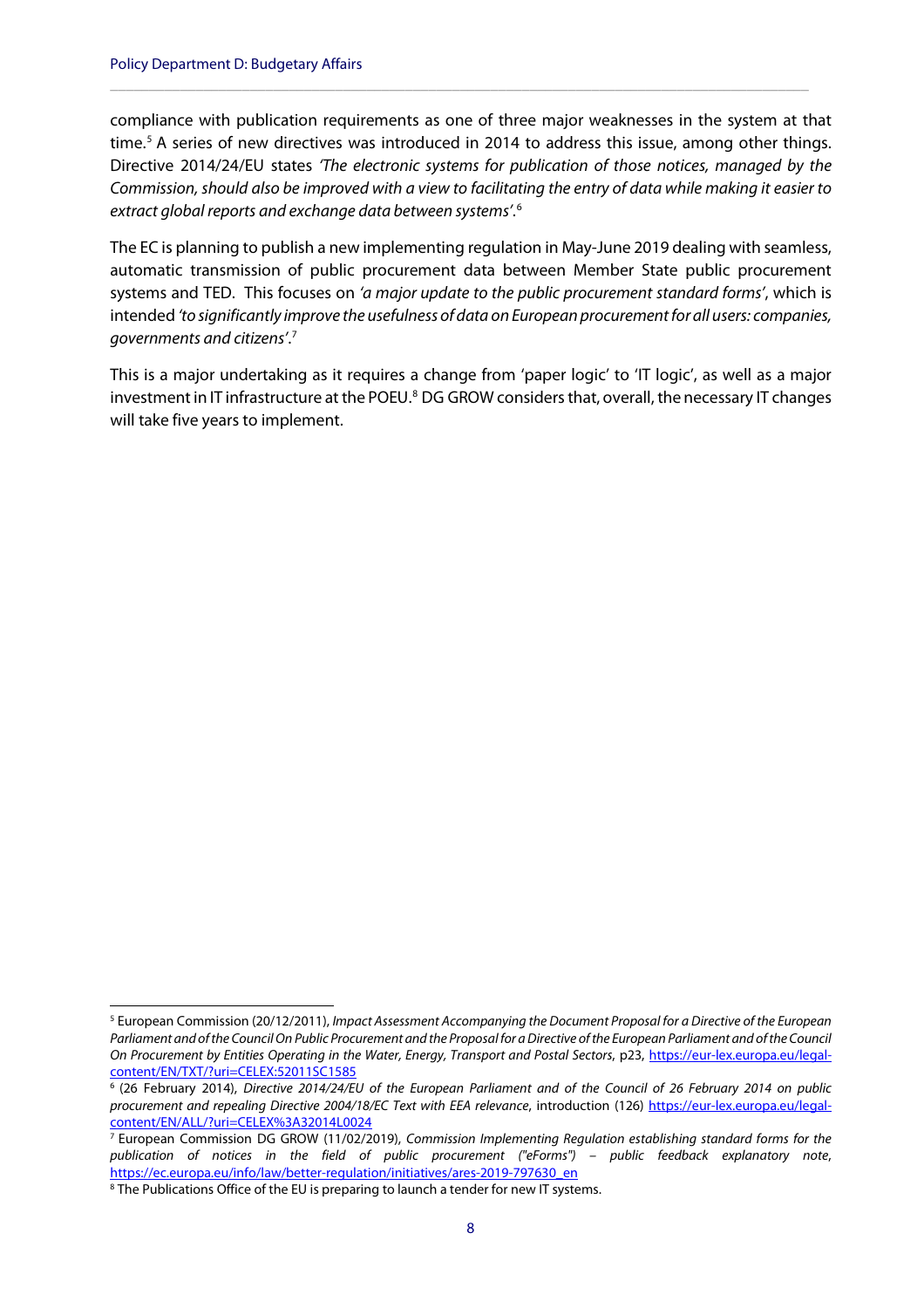## <span id="page-10-0"></span>**2 MAIN QUESTIONS**

#### **KEY FINDINGS**

**\_\_\_\_\_\_\_\_\_\_\_\_\_\_\_\_\_\_\_\_\_\_\_\_\_\_\_\_\_\_\_\_\_\_\_\_\_\_\_\_\_\_\_\_\_\_\_\_\_\_\_\_\_\_\_\_\_\_\_\_\_\_\_\_\_\_\_\_\_\_\_\_\_\_\_\_\_\_\_\_\_\_\_\_\_\_\_\_\_\_\_\_**

- The accessibility of TED data has significantly improved in recent years. However, the quality and reliability of TED data for 2009-2017 is undermined by large amounts of missing data, inconsistency in the way that data is entered, and errors in the data entered, including impossibly high figures for the value of contract awards.
- Gaps appear to be more prevalent in the data submitted by Member States in Western and Northern Europe, while those in Central and Eastern Europe appear to provide more complete data.
- Perhaps more significantly, the value of TED as a tool to analyse public procurement in the EU is constrained by the fact that there is great variation in the extent to which Member States publish public procurement information on TED.
- Gaps and errors in the 2009-2017 dataset are attributed to: the limited number of mandated (compulsory) fields; the fragmentation and complexity of procurement platforms in Member States; lack of compatibility between TED and Member State systems and the need to enter data twice – once in Member State public procurement systems and then in TED; lack of compliance with and enforcement of EU legislation; the structure of the TED platform, which is for publication, not data analysis; and the limited mandate of the POEU.

#### <span id="page-10-1"></span>**2.1 DIFFERENT SINGLE-BID CONTRACTING FIGURES**

## *Why are the single-bid contracting figures presented in the previous study different from the DG REGIO figure discussed on 26 November 2018?*

The previous study concluded that, overall, '*single-bid contracting accounted for approximately 12% of all contracts (by value) from 2009 to 2017'*. [9](#page-10-2) It noted that single-bid contracting appeared to be less common where contracts involved EU funding, compared with contracts that did not involve EU funding.

During the discussion following the presentation of the previous study to the European Parliament Committee on Budgetary Control on 26 November 2018, reference was made to a single-bid contracting rate of 35%, which came from a DG REGIO report. [10](#page-10-3) A concern was expressed that the overall figure given in the previous study was significantly lower than figures in the DG REGIO report.

Firstly, the DG REGIO single-bid figures refer specifically to TED data from 2014 *('all figures from the last two rows* [of Table 2] *are taken from DG GROW's TED Structured dataset from 2014'*), [11](#page-10-4) whereas the previous study analysed TED data from 2009 to 2017 inclusive. Secondly, the DG REGIO report does not appear to include an overall (EU-wide) figure that can be directly compared with the overall figure

9

<span id="page-10-2"></span><sup>&</sup>lt;sup>9</sup> It is important to note here that the methodology used in the previous study eliminated a large number of records from the analysis due to missing data, and the use of threshold values to exclude contracts with small values and contracts with doubtfully large values. Thus, when referring to 'all contracts' it was referring to all contracts remaining after the records had been filtered.

<span id="page-10-4"></span><span id="page-10-3"></span><sup>&</sup>lt;sup>10</sup> European Commission/ PWC (January 2016), Stock-taking of administrative capacity, systems and practices across the EU to ensure the compliance and quality of public procurement involving European Structural and Investment (ESI) Funds, p103- 104[, https://publications.europa.eu/en/publication-detail/-/publication/d1082259-0202-11e6-b713-01aa75ed71a1](https://publications.europa.eu/en/publication-detail/-/publication/d1082259-0202-11e6-b713-01aa75ed71a1) . <sup>11</sup> Ibid. p59.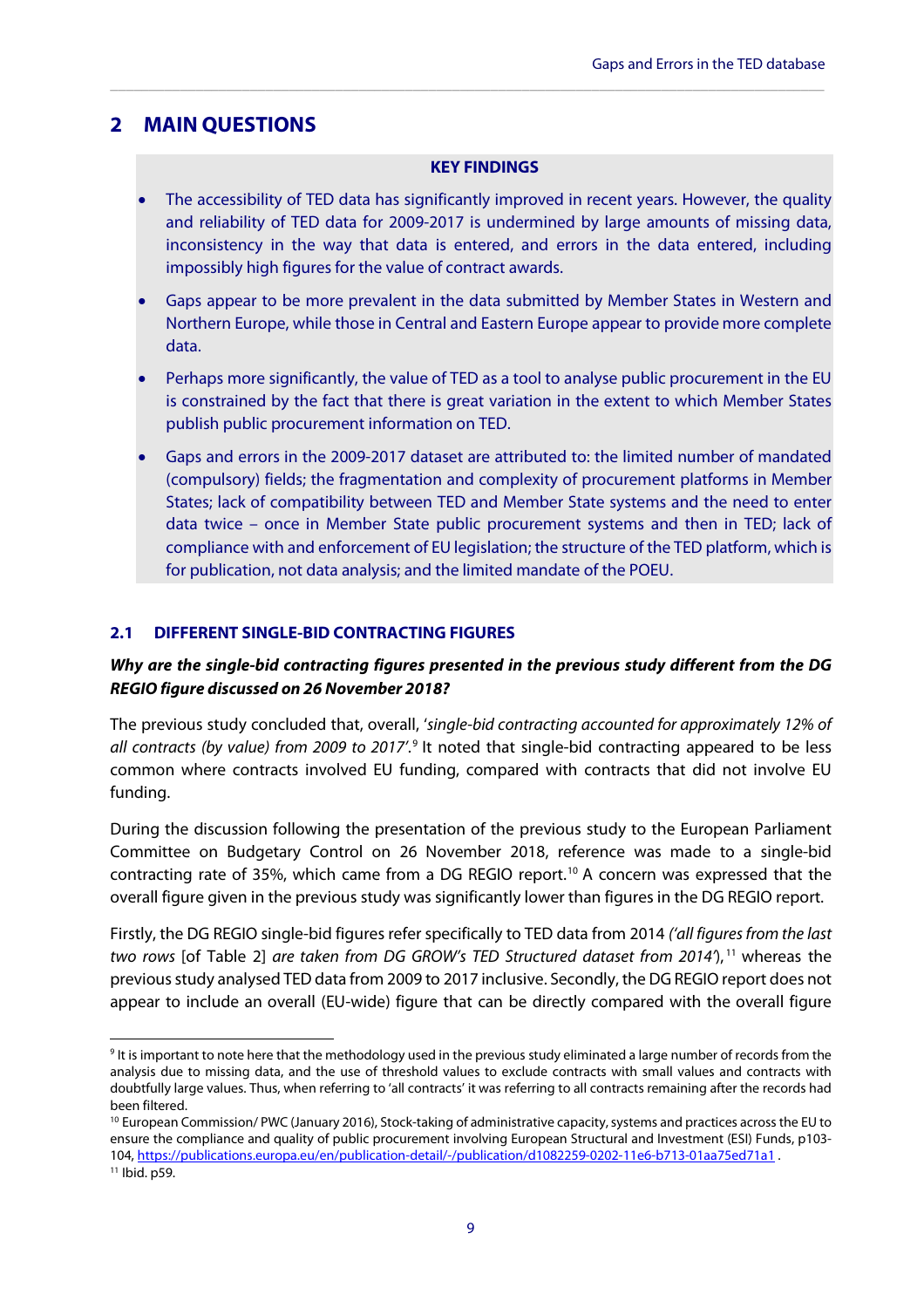presented in the previous study. The analysis in the previous study showed an overall spike (at EU level) in the rate of single-bid contracting recorded in TED 2014. [12](#page-11-0) For Hungary and Poland, the previous study showed single bid contracting rates in 2014 of approximately 42% and 52% respectively, [13](#page-11-1) compared with 36% and 45% respectively in the DG REGIO report. Thus, the figures given in the previous study for these two Member States are actually higher than in the DG REGIO report. Although the two sets of figures are different, they do nevertheless both indicate that rates of single bid contracting in Hungary and Poland were relatively high in 2014 compared with the EU overall.

**\_\_\_\_\_\_\_\_\_\_\_\_\_\_\_\_\_\_\_\_\_\_\_\_\_\_\_\_\_\_\_\_\_\_\_\_\_\_\_\_\_\_\_\_\_\_\_\_\_\_\_\_\_\_\_\_\_\_\_\_\_\_\_\_\_\_\_\_\_\_\_\_\_\_\_\_\_\_\_\_\_\_\_\_\_\_\_\_\_\_**

It is not possible to analyse the specific reasons for the differences between the two sets of figures for 2014, as it unclear what processing operations were applied to the data to generate the results in the DG REGIO report. However, it is possible to provide general indications as to how different analyses of the single-bid contracting phenomenon can reach different conclusions. For example:

- The use of different sources of data (TED, national data, or a combination of the two);
- Analysis of different time periods;
- The use of contract values versus number of contracts;
- Where contract values are used, the use of different minimum and maximum thresholds;
- Focus on different types of contracts;
- Focus on different financial instruments;
- Different approaches to handling missing and/ or doubtful data.

It is understood that DG REGIO is currently preparing a study on single-bid contracting but this was not available at the time of writing and DG REGIO was unable to share any data relating to this study.

A 2017 academic analysis on TED data for 2009-2014, which focused on roads, railways, airports, water transport, power plants, water distribution and sewer system, and sewage processing, found that single-bid contracting ranged between approximately 37% and 1% of contracts awarded. The rate varied according to the region of Europe and the sector, and within certain Member States it varied significantly between regions.<sup>[14](#page-11-2)</sup>

<span id="page-11-0"></span> <sup>12</sup> Blomeyer & Sanz (12/09/2018), *EU-funded large-scale infrastructure: deficient project preparation and procurement processes?*, Figure 9, p52, https://bit.ly/2CQ3ork

<span id="page-11-1"></span><sup>&</sup>lt;sup>13</sup> Ibid., Figure 14, p57 and Figure 12, p55.

<span id="page-11-2"></span><sup>14</sup> Mihály Fazekas and Bence Tóth (March 2017), Infrastructure for Whom? Corruption Risks in Infrastructure Provision Across Europe,

[https://www.researchgate.net/publication/316338624\\_Infrastructure\\_for\\_Whom\\_Corruption\\_Risks\\_in\\_Infrastructure\\_Provi](https://www.researchgate.net/publication/316338624_Infrastructure_for_Whom_Corruption_Risks_in_Infrastructure_Provision_Across_Europe) [sion\\_Across\\_Europe](https://www.researchgate.net/publication/316338624_Infrastructure_for_Whom_Corruption_Risks_in_Infrastructure_Provision_Across_Europe)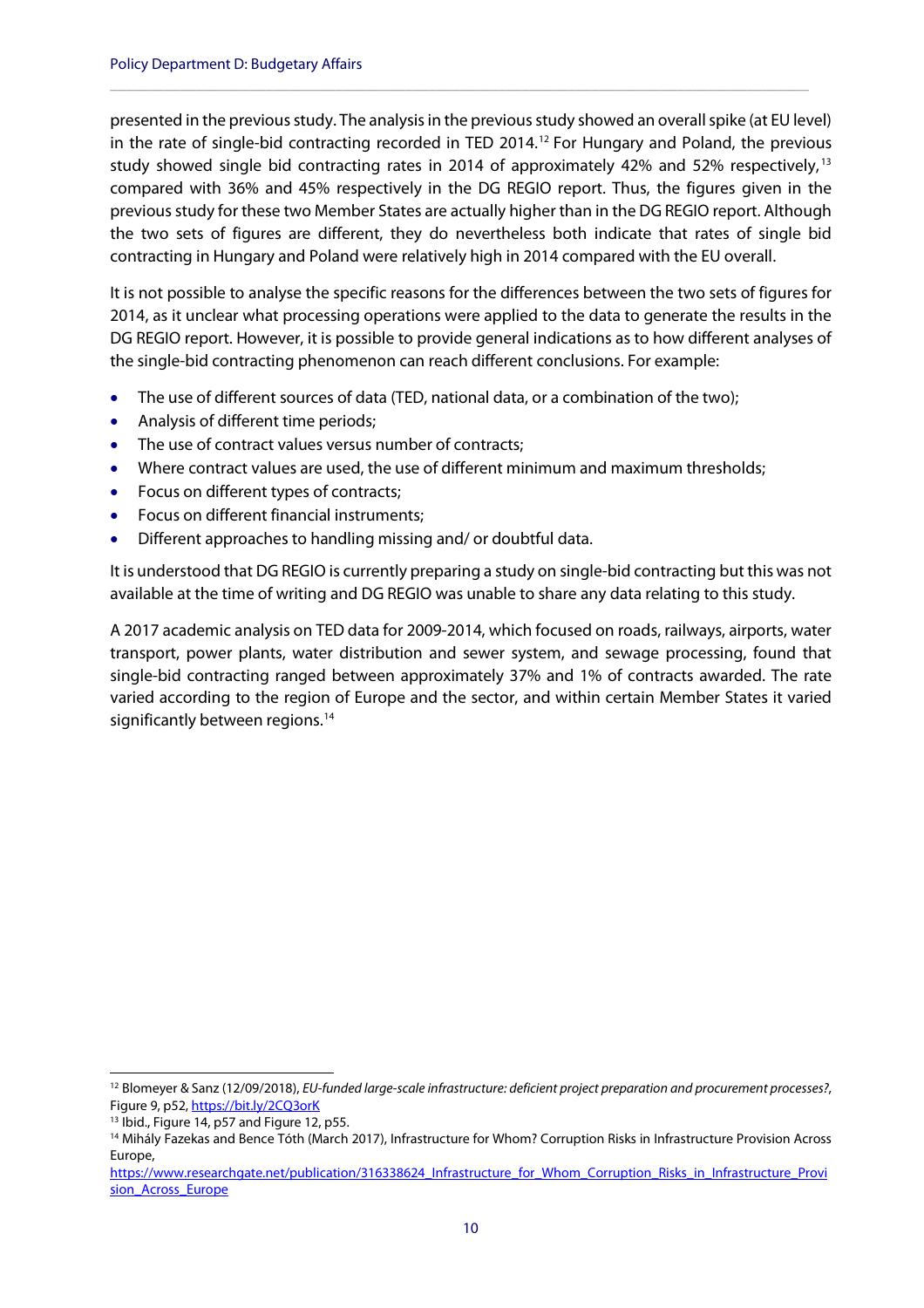#### <span id="page-12-0"></span>**2.2 DEFICIENCIES OF TED DATA**

*What are the deficiencies of TED data that limit its usefulness as a tool for analysis of public procurement in the EU?*

**\_\_\_\_\_\_\_\_\_\_\_\_\_\_\_\_\_\_\_\_\_\_\_\_\_\_\_\_\_\_\_\_\_\_\_\_\_\_\_\_\_\_\_\_\_\_\_\_\_\_\_\_\_\_\_\_\_\_\_\_\_\_\_\_\_\_\_\_\_\_\_\_\_\_\_\_\_\_\_\_\_\_\_\_\_\_\_\_\_\_\_\_**

#### **2.2.1 Missing data**

The analysed literature refers to *'missing, incomplete and erroneous data as one of the fundamental problems of the European public procurement data system'[15](#page-12-3)*. During the period 2009-2015, 15% of the TED mandatory fields were empty.<sup>[16](#page-12-4)</sup> However, this only presents part of the picture, since even where all of the mandatory information is correctly provided, the information provided is still likely to be insufficient to carry out proper analysis. This is because various important pieces of information, such as the number of bids and the value of awarded contracts, are not mandatory.

The previous study noted that approximately 42% of the 4,630,484 downloaded records covering the years 2009 to 2017 are missing data that is important for analysis of single-bid contracting. Three fields were analysed in particular. These are explained in [Table 1](#page-12-2) below.

| <b>FIELD NAME</b><br><b>USED HERE</b> | <b>FIELD NAME IN TED</b><br><b>DATASET</b> | <b>EXPLANATION</b>                                                                                                                                 |
|---------------------------------------|--------------------------------------------|----------------------------------------------------------------------------------------------------------------------------------------------------|
| EU Funds                              | <b>B EU FUNDS</b>                          | The contract is related to a project and / or programme<br>financed by European Union funds                                                        |
| Amount of<br>Award                    | VALUE EURO FIN 1                           | CAN value, in EUR, without VAT. If a value variable is<br>missing, this variable looks for it in all other fields from<br>which it could be taken. |
| Number of<br>Offers                   | NUMBER OFFERS                              | Number of tenders received                                                                                                                         |

#### <span id="page-12-2"></span><span id="page-12-1"></span>**Table 1: Explanation of selected TED fields**

**Source:** Blomeyer & Sanz<sup>[17](#page-12-5)</sup>

[Table 2](#page-13-1) below presents the percentage of records missing values in one or more of these three fields. It should be noted that the downloaded data consists of approximately 90 fields (some of these fields are generated by DG GROW processing operations) and it is probable that even where records include values in the three fields considered here, they are missing values in one or more of the other fields.

<span id="page-12-3"></span><sup>&</sup>lt;sup>15</sup> Mara Mendes Open Knowledge Foundation Germany, Mihály Fazekas University of Cambridge (31/03/2017), *Recommendations for the Implementation of Open Public Procurement Data An Implementer's Guide*, p13, [http://digiwhist.eu/publications/digiwhist-recommendations-for-the-implementation-of-open-public-procurement-data](http://digiwhist.eu/publications/digiwhist-recommendations-for-the-implementation-of-open-public-procurement-data-an-implementers-guide/)[an-implementers-guide/](http://digiwhist.eu/publications/digiwhist-recommendations-for-the-implementation-of-open-public-procurement-data-an-implementers-guide/)

<span id="page-12-4"></span><sup>&</sup>lt;sup>16</sup> Mara Mendes Open Knowledge Foundation Germany, Mihály Fazekas University of Cambridge (31/03/2017), *Recommendations for the Implementation of Open Public Procurement Data An Implementer's Guide*, p13, [http://digiwhist.eu/publications/digiwhist-recommendations-for-the-implementation-of-open-public-procurement-data](http://digiwhist.eu/publications/digiwhist-recommendations-for-the-implementation-of-open-public-procurement-data-an-implementers-guide/)[an-implementers-guide/](http://digiwhist.eu/publications/digiwhist-recommendations-for-the-implementation-of-open-public-procurement-data-an-implementers-guide/)

<span id="page-12-5"></span><sup>17</sup> Blomeyer & Sanz (12/09/2018), *EU-funded large-scale infrastructure: deficient project preparation and procurement processes?* <https://bit.ly/2CQ3orK>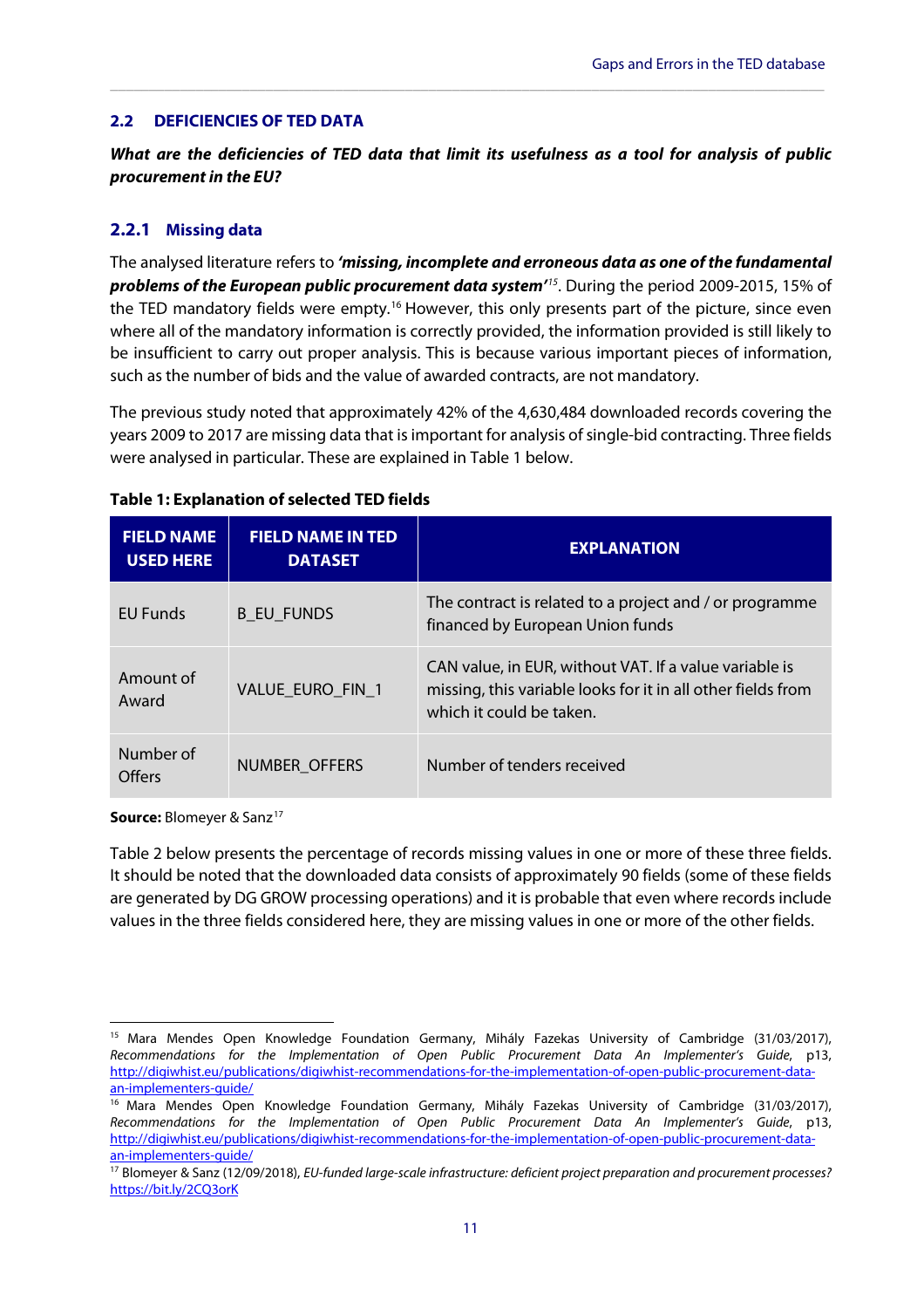<span id="page-13-1"></span><span id="page-13-0"></span>

| Table 2: Percentage of TED Contract Award Notice records missing values from three specific |  |
|---------------------------------------------------------------------------------------------|--|
| fields                                                                                      |  |

**\_\_\_\_\_\_\_\_\_\_\_\_\_\_\_\_\_\_\_\_\_\_\_\_\_\_\_\_\_\_\_\_\_\_\_\_\_\_\_\_\_\_\_\_\_\_\_\_\_\_\_\_\_\_\_\_\_\_\_\_\_\_\_\_\_\_\_\_\_\_\_\_\_\_\_\_\_\_\_\_\_\_\_\_\_\_\_\_\_\_**

|             | % OF ENTRIES WITH MISSING VALUES                   |                                                     |                                                            |                                                   |
|-------------|----------------------------------------------------|-----------------------------------------------------|------------------------------------------------------------|---------------------------------------------------|
| <b>YEAR</b> | <b>ENTRIES MISSING</b><br><b>ONE OR MORE ITEMS</b> | <b>ENTRIES</b><br><b>MISSING EU</b><br><b>FUNDS</b> | <b>ENTRIES MISSING</b><br><b>AMOUNT OF</b><br><b>AWARD</b> | <b>ENTRIES MISSING</b><br><b>NUMBER OF OFFERS</b> |
| 2009        | 46                                                 | 24                                                  | 26                                                         | 20                                                |
| 2010        | 46                                                 | 25                                                  | 27                                                         | 20                                                |
| 2011        | 45                                                 | 25                                                  | 27                                                         | 19                                                |
| 2012        | 44                                                 | 23                                                  | 27                                                         | 19                                                |
| 2013        | 45                                                 | 24                                                  | 27                                                         | 18                                                |
| 2014        | 44                                                 | 23                                                  | 27                                                         | 19                                                |
| 2015        | 45                                                 | 23                                                  | 28                                                         | 19                                                |
| 2016        | 38                                                 | 17                                                  | 22                                                         | 17                                                |
| 2017        | 31                                                 | 10                                                  | 13                                                         | 21                                                |

#### **Source:** Blomeyer & Sanz<sup>[18](#page-13-2)</sup>

This analysis is echoed by DG GROW, which notes gaps *'especially regarding the number of bids as well as the final value of an award'.[19](#page-13-3)*

This varied between 46% (2009 and 2010), and 31% (2017). Although the records for 2017 appear to be more complete than in previous years, this apparent improvement is not linear (not consistent from year to year), and it may be illusory. For example:

- The downloaded data has been processed by DG GROW to address gaps and anomalies and this processing is based on certain assumptions. [20](#page-13-4)
- While fewer records are missing data, this does not guarantee the quality (accuracy) of the data;
- Improvements in the completeness of records may, in part, be attributable to an increase in the number of records that are missing altogether (i.e. a relative increase in the non-use of TED by contracting authorities in one or more Member States);
- Improvements may be due to some other factor(s), rather than to improvements in the TED system, and thus such improvements may be transient;

<span id="page-13-2"></span> <sup>18</sup> Blomeyer & Sanz (12/09/2018), *EU-funded large-scale infrastructure: deficient project preparation and procurement processes?* <https://bit.ly/2CQ3orK>

<span id="page-13-3"></span><sup>19</sup> European Commission (Benedikt Herz and Xosé-Luís Varela-Irimia) (June 2017), *Border Effects in European Public Procurement*, p3,<http://ec.europa.eu/docsroom/documents/26201>

<span id="page-13-4"></span><sup>20</sup> DG GROW (23/02/2018) *'TED CSV open data NOTES & CODEBOOK Version 3.1 (2018-02-23)'*, http://data.europa.eu/euodp/repository/ec/dg-grow/mapps/TED(csv) data\_information.pdf Note that the document does not explicitly name DG GROW as the author, but this is inferred from the contact email address.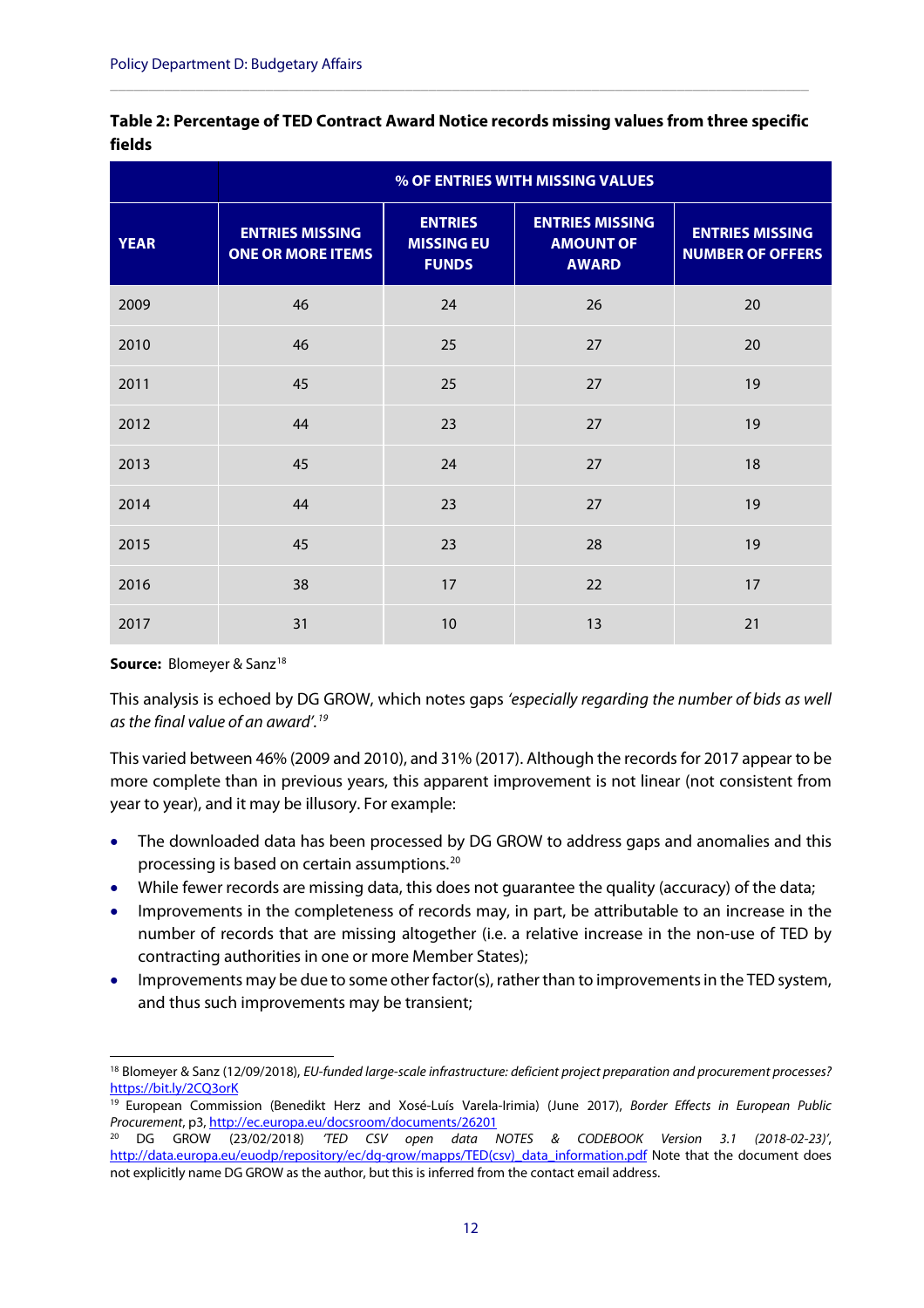• The analysis of missing data in the previous study focused on just three data fields that were central to the analysis of single-bid contracting. However, there are approximately 90 data fields in the downloaded data, and improvements in the completeness of the three fields of interest does not automatically imply improvements in the completeness of all fields. Indeed, it is possible that completeness in other fields may have deteriorated.

**\_\_\_\_\_\_\_\_\_\_\_\_\_\_\_\_\_\_\_\_\_\_\_\_\_\_\_\_\_\_\_\_\_\_\_\_\_\_\_\_\_\_\_\_\_\_\_\_\_\_\_\_\_\_\_\_\_\_\_\_\_\_\_\_\_\_\_\_\_\_\_\_\_\_\_\_\_\_\_\_\_\_\_\_\_\_\_\_\_\_\_\_**

DG GROW points out another important gap, namely that non-winning bidders are not identified in TED records.<sup>[21](#page-14-0)</sup>

[Figure 1](#page-15-1) below presents an analysis of data missing from three TED fields in downloaded TED data for 2009-2017. [22](#page-14-1) When considering this analysis, it is important to bear in mind that there is great variation between Member States in the extent to which they actually published public procurement on TED during these years. This is discussed further in sectio[n 2.2.4.](#page-17-1)

With regard to value of contract awards, the analysis considers only if a value is present or not. However, it is not uncommon to find the value entered is '0'.

<span id="page-14-0"></span> <sup>21</sup> European Commission (Benedikt Herz and Xosé-Luís Varela-Irimia) (June 2017), *Border Effects in European Public Procurement*, p3[, http://ec.europa.eu/docsroom/documents/26201](http://ec.europa.eu/docsroom/documents/26201)

<span id="page-14-1"></span> $22$  The downloaded dataset comprised 4,630,484 records. Records relating to framework contracts were excluded from the analysis (see [2.2.2\)](#page-15-2). The analysis was carried out on the following three fields: B\_EU\_FUNDS; AWARD\_VALUE\_EURO\_FIN\_1, NUMBER\_OFFERS.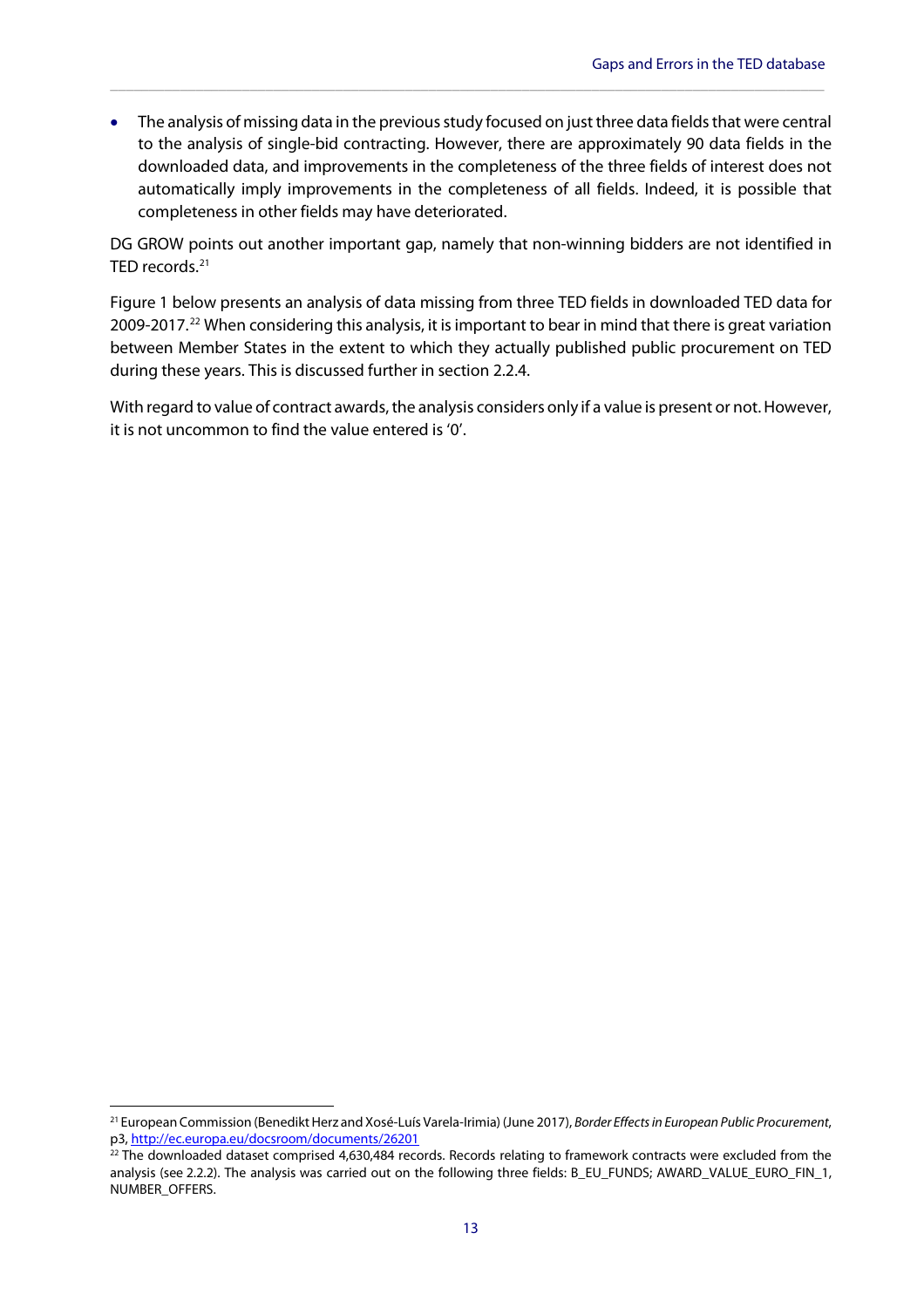

<span id="page-15-1"></span><span id="page-15-0"></span>**Figure 1: Percentage of TED records (2009-2017) missing data in three fields (by country)**

**\_\_\_\_\_\_\_\_\_\_\_\_\_\_\_\_\_\_\_\_\_\_\_\_\_\_\_\_\_\_\_\_\_\_\_\_\_\_\_\_\_\_\_\_\_\_\_\_\_\_\_\_\_\_\_\_\_\_\_\_\_\_\_\_\_\_\_\_\_\_\_\_\_\_\_\_\_\_\_\_\_\_\_\_\_\_\_\_\_\_**



#### <span id="page-15-2"></span>**2.2.2 Framework contracts**

**Data on framework contracts in the downloaded TED data is particularly problematic.** There appear to be two general approaches to entering framework contract data into the system, and both limit the usefulness of TED data for analysis of public procurement. There are variations on these two approaches: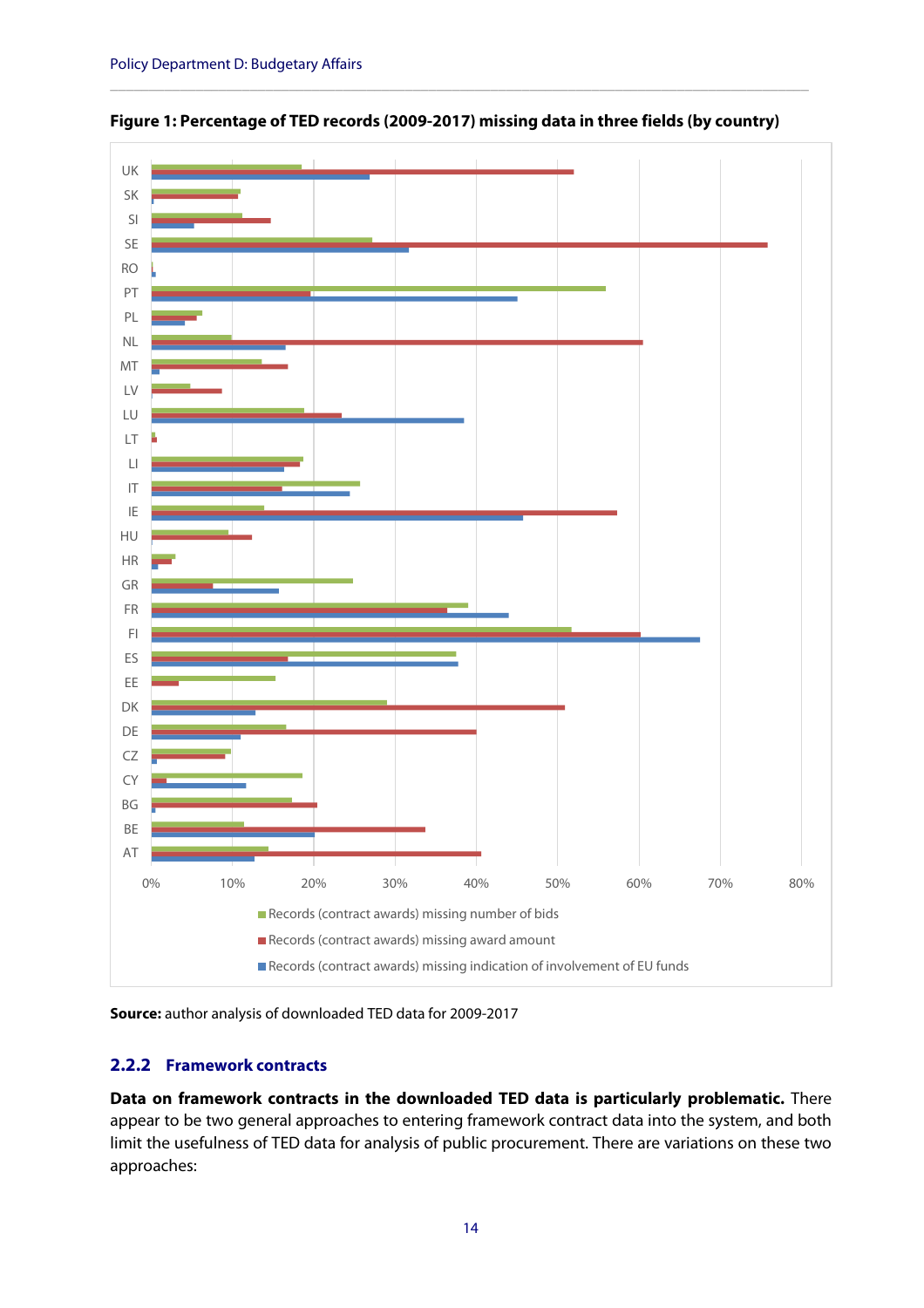- a) The entire value of the framework is entered against the name of each economic operator included in the framework. This is understood to take place when economic operators have been selected to be included in the framework, and thus possibly before any contracts have been awarded within the framework:
	- $\circ$  This gives the appearance of inflating the value of the framework by many times;

**\_\_\_\_\_\_\_\_\_\_\_\_\_\_\_\_\_\_\_\_\_\_\_\_\_\_\_\_\_\_\_\_\_\_\_\_\_\_\_\_\_\_\_\_\_\_\_\_\_\_\_\_\_\_\_\_\_\_\_\_\_\_\_\_\_\_\_\_\_\_\_\_\_\_\_\_\_\_\_\_\_\_\_\_\_\_\_\_\_\_\_\_**

- $\circ$  It gives the appearance that contracts have been awarded within the framework, when this is not the case;
- $\circ$  It greatly distorts the value of contracts awarded to individual economic operators;
- b) In other cases, the total value of the framework is included once, and zeros or null values may be entered against the name of each economic operator included in the framework. This correctly shows that no contracts have been awarded when the results of the selection of the framework contractors is announced. However, the results of subsequent analysis may be distorted later when the contracting authority enters the values of each contract awarded within the framework - this is desirable from the perspective of transparency, but when combined with the overall value of the framework already entered into the system, the recorded total value must presumably greatly exceed the actual total value of the framework, which undermines transparency;
- c) It is possible that in either of the two examples described above (a or b), having initially identified the economic operators that have been selected for inclusion in the framework, the contracting authority does not subsequently enter the values of individual contracts awarded to economic operators within the framework.

It is theoretically possible to address some of these anomalies with further processing, provided that a consistent pattern can be clearly identified. However, in practice, this is likely to be impractical due to lack of consistency in how framework contracts are recorded, the large number of records involved, and potential gaps and errors in the data recorded in other fields, for example any of the three fields identifying whether or not the record relates to a framework contract – and two of these appear to be already 'estimated' on the basis of other information during processing by DG GROW.

#### **2.2.3 Errors and doubtfully high contract values**

The previous study noted that there were 782 entries in the original dataset where the 'Amount of Award' exceeds EUR 1,000,000,000.[23](#page-16-0) The sum of these awards is EUR 200,003,034,035,733,000,000, and they had a median value of EUR  $2,755,428,193$ . The maximum value EUR 100,000,000,000,000,000,000 – the year of the notice is 2017, the contract awarding entity is given as 'Министерство на транспорта' (Ministry of Transport) in Sofia, while the country is given as 'UK'. This example combines an impossibly high contract value with a simple factual error - a conflict between the identity of the contracting authority (the Bulgarian Ministry of Transport) and the indicated country (United Kingdom). It is not known if these errors originated during data entry or subsequent processing. Nevertheless, the fact that such errors exist suggests that there may be many more amongst the 4,630,484 records relating to contract awards during the period 2009 to 2017.

<span id="page-16-0"></span> <sup>23</sup> Blomeyer & Sanz (12/09/2018), *EU-funded large-scale infrastructure: deficient project preparation and procurement processes?*, p52[, https://bit.ly/2CQ3orK](https://bit.ly/2CQ3orK)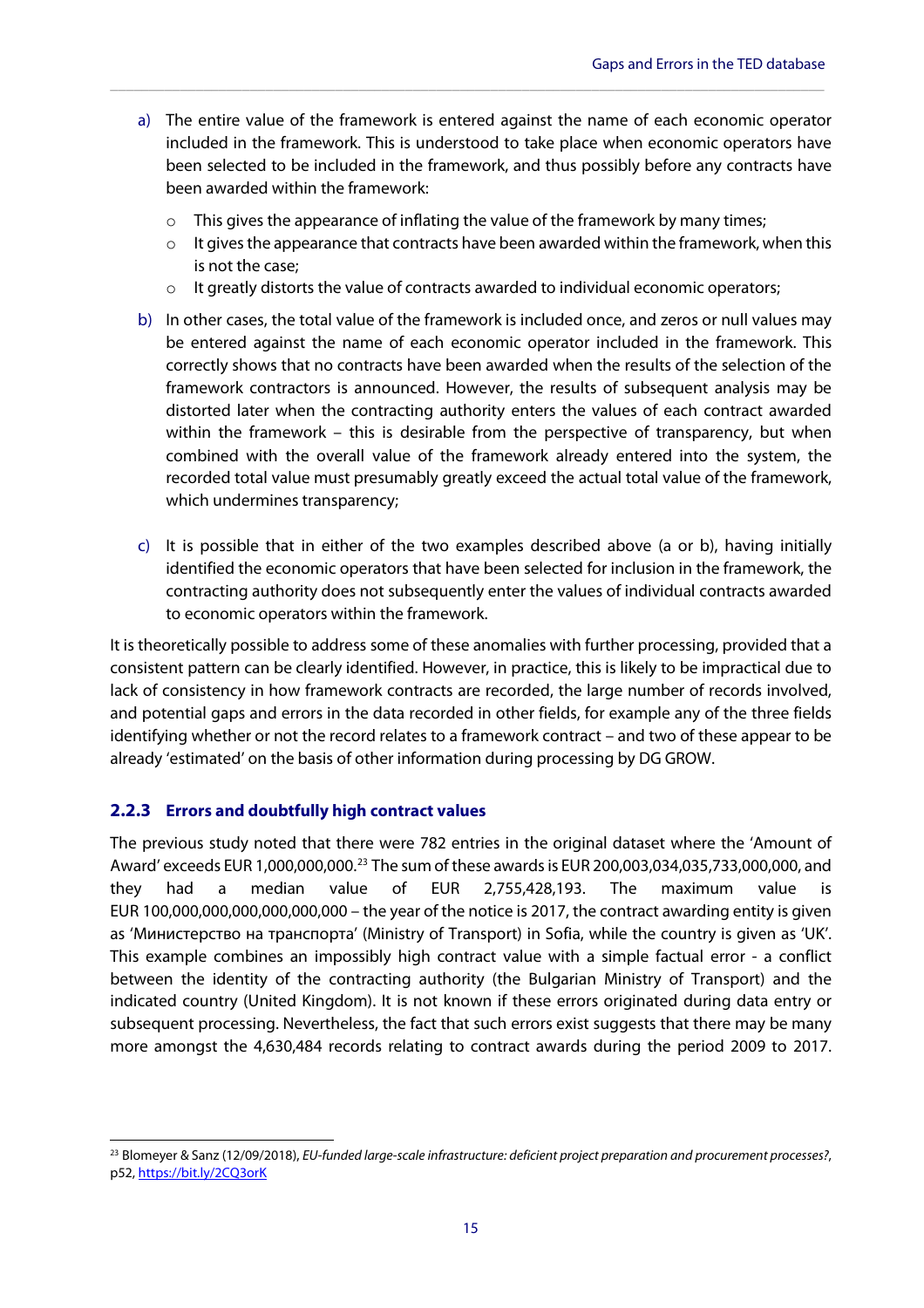Indeed, DG GROW notes that *'The information on monetary values published in TED notices often suffers from missing values and reporting mistakes (particularly in the form of nonsensically large values)'.* [24](#page-17-3)

**\_\_\_\_\_\_\_\_\_\_\_\_\_\_\_\_\_\_\_\_\_\_\_\_\_\_\_\_\_\_\_\_\_\_\_\_\_\_\_\_\_\_\_\_\_\_\_\_\_\_\_\_\_\_\_\_\_\_\_\_\_\_\_\_\_\_\_\_\_\_\_\_\_\_\_\_\_\_\_\_\_\_\_\_\_\_\_\_\_\_**

Further analysis of this issue has been undertaken in the context of this briefing paper at the level of contract award notices (CAN) (as opposed to individual contract awards/ records). This identified 501 CANs with values above EUR 1 billion. Three of these CANs have even more highly improbable figures (see [Table 3](#page-17-2) below) with an aggregate value of EUR 51,640,00,000,000,000,000,000.

| <b>ID NOTICE CAN</b> | <b>VALUE EURO FIN 1</b>       | <b>YEAR</b> | <b>CAE NAME</b>                              | <b>MS</b> | <b>B FRA AGREEMENT</b> |
|----------------------|-------------------------------|-------------|----------------------------------------------|-----------|------------------------|
| 2011228511           | 4,964,000,000,000,000,000,000 | 2011        | EC, European<br><b>Administrative School</b> | <b>BE</b> | v                      |
| 201230105            | 100,000,000,000,000,000,000   | 2012        | Ville d'Ivry-sur-Seine                       | <b>FR</b> | N                      |
| 2013239635           | 100,000,000,000,000,000,000   | 2013        | Ville d'Ivry-sur-Seine                       | <b>FR</b> | Υ                      |

<span id="page-17-2"></span><span id="page-17-0"></span>

<span id="page-17-1"></span>**Source:** author, based on analysis of downloaded TED data for 2009-2017

#### **2.2.4 Limited publication of public procurement on TED**

ANTICORRP's 'Government Favouritism in Europe' states that *'only a minority of awards are published in TED. Few countries publish sufficient procurement data online to allow comparison across EU-28'.*[25](#page-17-4) This is emphasised by DG GROW reports on procurement indicators, which show significant variations in publication rates between Member States. According to three different indicators, Germany had consistently the lowest publication rate of all Member States from 2012 to 2015, the most recent year for which indicators are available.<sup>[26](#page-17-5)</sup> For example, Germany's mean publication rate over these four years in terms of percentage of total general government expenditures on works, goods, and services (excluding utilities and defence) was 5.7%. According to the same measure, the Netherlands also had a low publication rate of 8.8%. On the other hand, Latvia and Bulgaria had publication rates of 59.1% and 47.1% respectively. It is understood that DG GROW is currently studying this issue.

<span id="page-17-3"></span> <sup>24</sup> European Commission DG GROW (19/12/2016), *Public Procurement Indicators 2015,* p2, <https://ec.europa.eu/docsroom/documents/20679>

<span id="page-17-4"></span><sup>&</sup>lt;sup>25</sup> Alina Mungiu-Pippidi and Roberto Marti nez B. Kukutschka (28/10/2015), *Government favoritism in Europe,* The ANTICORRP project: Anticorruption report, volume 3, chapter 1, p9, [http://anticorrp.eu/publications/volume-3-government-favouritism](http://anticorrp.eu/publications/volume-3-government-favouritism-in-europe/)[in-europe/](http://anticorrp.eu/publications/volume-3-government-favouritism-in-europe/)

<span id="page-17-5"></span><sup>26</sup> European Commission DG GROW (19/12/2016), *Public Procurement Indicators 2015,* p14-16, <https://ec.europa.eu/docsroom/documents/20679>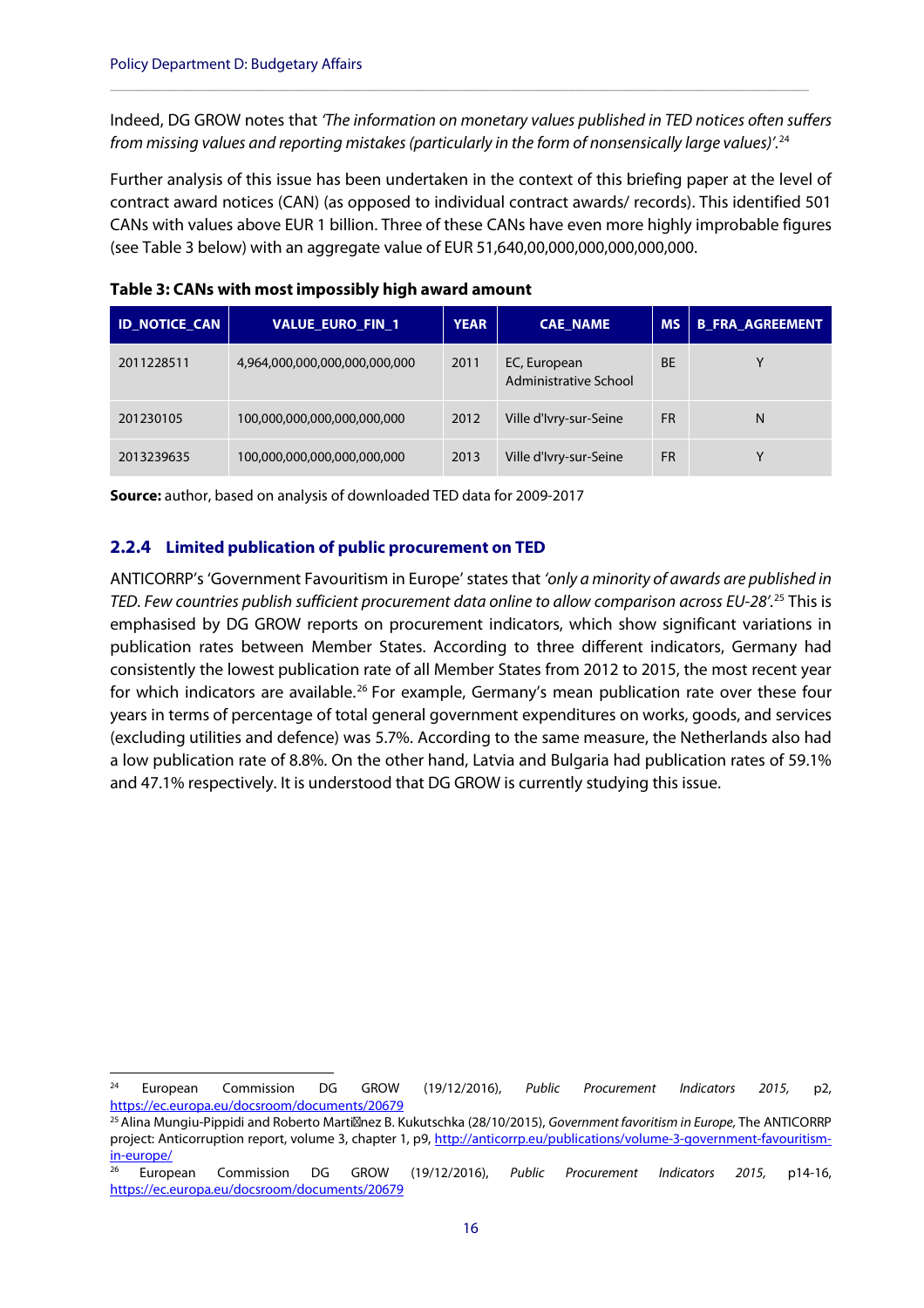#### <span id="page-18-0"></span>**2.3 ORIGINS OF TED GAPS AND ERRORS**

#### *Why/ how do these issues arise?*

#### **2.3.1 Limited number of mandated fields**

**The older standards covering the 2009-2017 TED data were less demanding** in terms of the fields that had to be filled in (mandatory fields). This has meant that, even where contracting authorities have filled in all mandatory fields, important data could still be omitted, such as contract award amounts and the number of bids. The POEU notes that, in practice, many fields were left blank.

**\_\_\_\_\_\_\_\_\_\_\_\_\_\_\_\_\_\_\_\_\_\_\_\_\_\_\_\_\_\_\_\_\_\_\_\_\_\_\_\_\_\_\_\_\_\_\_\_\_\_\_\_\_\_\_\_\_\_\_\_\_\_\_\_\_\_\_\_\_\_\_\_\_\_\_\_\_\_\_\_\_\_\_\_\_\_\_\_\_\_\_\_**

#### **2.3.2 National procurement platforms**

In some Member States, there are **several platforms publishing electronic tenders**, and this contributes to confusion, complexity and inefficiency. This is the case for Belgium, France, Germany, Italy, Malta, Spain, and the UK.<sup>[27](#page-18-1)</sup> Sometimes, this is due to the administrative federal organisation of the country. In three countries, Austria, Luxembourg and Sweden, there is **no public portal at all,** and *'various private companies step in to fill the informational void, however in return for levying an access fee while effectively preventing governments from controlling data quality and content'*.

#### **2.3.3 Complexity of systems**

**The templates and the format of the information provided for electronic public procurement are available in many different formats in every Member State as well as in TED**. Mendez and Fazekas state that *'several countries as well as the EU-wide TED portal use a large number of different templates – more than 15 or even 20 - which adds an unnecessary layer of complexity to understanding and reusing the*  data'.<sup>[28](#page-18-2)</sup> The current Commission implementing regulation includes 25 standard forms.<sup>[29](#page-18-3)</sup> In terms of accessibility, it seems that TED, together with Belgium, Poland and the United Kingdom, are organised in a way that is fully machine readable, which facilitates better understanding and reuse of data. In general terms, the newer Member States offer more accessible and better quality information (see [Figure 3](#page-21-2) below). [30](#page-18-4)

[Figure 2](#page-19-1) below shows the number of types of procurement announcements in use in various countries inside and outside the EU.

<span id="page-18-1"></span><sup>&</sup>lt;sup>27</sup> Mara Mendes Open Knowledge Foundation Germany, Mihály Fazekas University of Cambridge (31/03/2017), *Recommendations for the Implementation of Open Public Procurement Data An Implementer's Guide*, p3, [http://digiwhist.eu/publications/digiwhist-recommendations-for-the-implementation-of-open-public-procurement-data](http://digiwhist.eu/publications/digiwhist-recommendations-for-the-implementation-of-open-public-procurement-data-an-implementers-guide/)[an-implementers-guide/](http://digiwhist.eu/publications/digiwhist-recommendations-for-the-implementation-of-open-public-procurement-data-an-implementers-guide/)

<span id="page-18-2"></span><sup>&</sup>lt;sup>28</sup> Mara Mendes Open Knowledge Foundation Germany, Mihály Fazekas University of Cambridge (31/03/2017), *Recommendations for the Implementation of Open Public Procurement Data An Implementer's Guide*, p3, [http://digiwhist.eu/publications/digiwhist-recommendations-for-the-implementation-of-open-public-procurement-data](http://digiwhist.eu/publications/digiwhist-recommendations-for-the-implementation-of-open-public-procurement-data-an-implementers-guide/)[an-implementers-guide/](http://digiwhist.eu/publications/digiwhist-recommendations-for-the-implementation-of-open-public-procurement-data-an-implementers-guide/)

<span id="page-18-3"></span><sup>29</sup> European Commission (11 November 2015), *Commission Implementing Regulation (EU) 2015/1986 of 11 November 2015 establishing standard forms for the publication of notices in the field of public procurement and repealing Implementing Regulation (EU) No 842/2011 (Text with EEA relevance)*[, https://eur-lex.europa.eu/legal-content/EN/TXT/?uri=CELEX%3A32015R1986](https://eur-lex.europa.eu/legal-content/EN/TXT/?uri=CELEX%3A32015R1986)

<span id="page-18-4"></span><sup>&</sup>lt;sup>30</sup> Mara Mendes Open Knowledge Foundation Germany, Mihály Fazekas University of Cambridge (31/03/2017), *Recommendations for the Implementation of Open Public Procurement Data An Implementer's Guide*, p11, [http://digiwhist.eu/publications/digiwhist-recommendations-for-the-implementation-of-open-public-procurement-data](http://digiwhist.eu/publications/digiwhist-recommendations-for-the-implementation-of-open-public-procurement-data-an-implementers-guide/)[an-implementers-guide/](http://digiwhist.eu/publications/digiwhist-recommendations-for-the-implementation-of-open-public-procurement-data-an-implementers-guide/)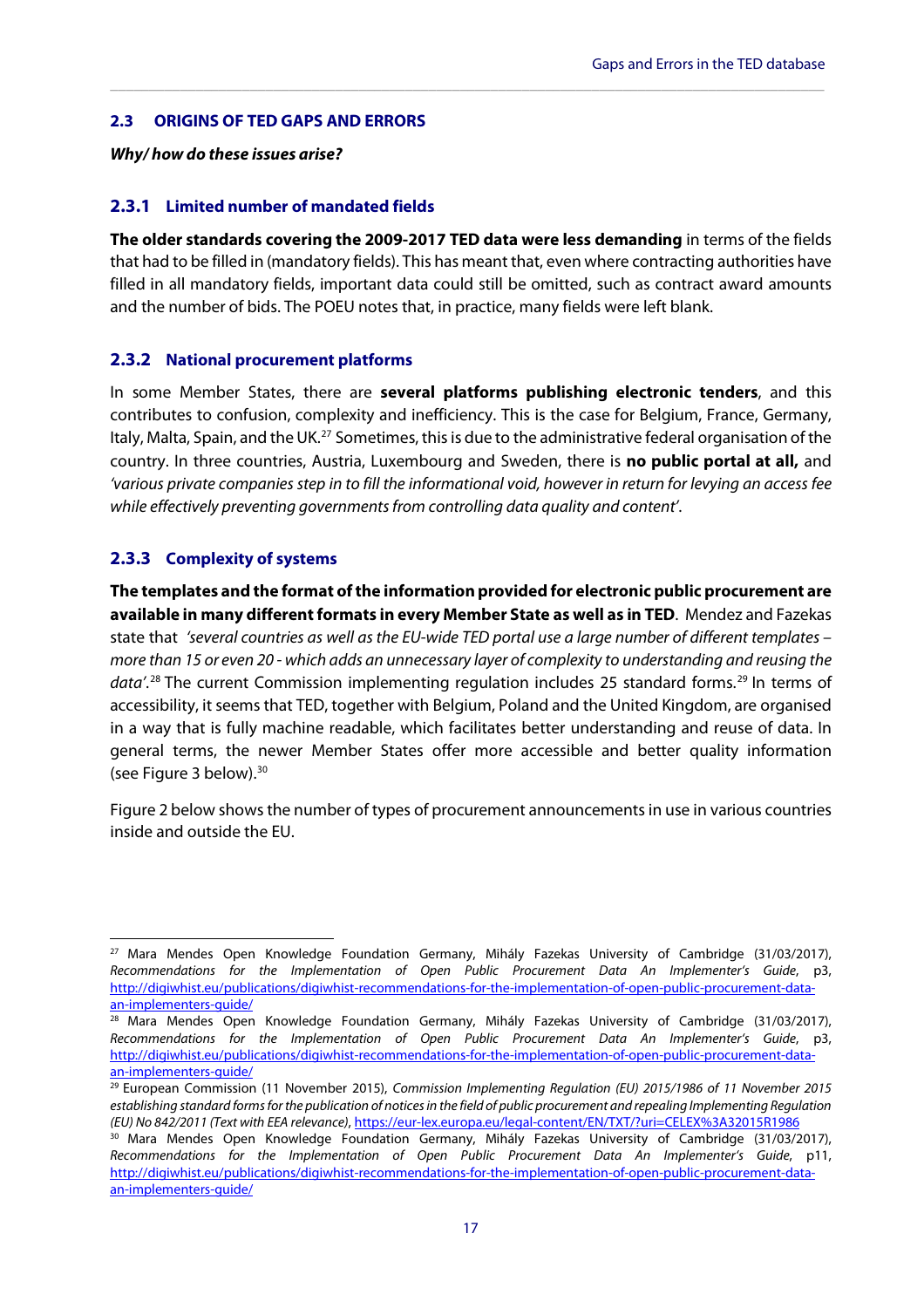

<span id="page-19-1"></span><span id="page-19-0"></span>

**\_\_\_\_\_\_\_\_\_\_\_\_\_\_\_\_\_\_\_\_\_\_\_\_\_\_\_\_\_\_\_\_\_\_\_\_\_\_\_\_\_\_\_\_\_\_\_\_\_\_\_\_\_\_\_\_\_\_\_\_\_\_\_\_\_\_\_\_\_\_\_\_\_\_\_\_\_\_\_\_\_\_\_\_\_\_\_\_\_\_**

**Source:** Mendes and Fazekas[31](#page-19-2) *'Number of national announcement types used for call for tenders, contract awards, and contract modifications on the main national portal is optimal only in about half of European countries'*

#### **2.3.4 Double entry and lack of compatibility between national systems and TED**

Although the need for double entry is being eliminated with the ongoing reform, the downloaded TED data for 2009-2017 was still subject to the old regime, which **required public procurement information to be entered twice - once in Member State public procurement systems, and then into any one of 25 different standard forms for transmission to the POEU and publication in TED.**  The transfer of data between systems in this way significantly increases the risk of gaps and errors in TED due to (a) differences in the content and organisation of national systems, and (b) the process of transferring the data. Moreover, the fact that data has to be entered twice is an additional and unnecessary administrative burden and it would be unsurprising if contracting authorities limited the resources allocated to the publication of TED data. Indeed, the 2011 regulatory impact assessment acknowledges the high time and cost burdens for contracting authorities of completing standard forms, [32](#page-19-3) and it states that *'A new generation of standard forms would be expected to be (to the extent possible) automated so that a vast majority of information introduced in TED would be reusable by the IT* 

<span id="page-19-2"></span><sup>&</sup>lt;sup>31</sup> Mara Mendes Open Knowledge Foundation Germany, Mihály Fazekas University of Cambridge (31/03/2017), *Recommendations for the Implementation of Open Public Procurement Data An Implementer's Guide*, p11, [http://digiwhist.eu/publications/digiwhist-recommendations-for-the-implementation-of-open-public-procurement-data](http://digiwhist.eu/publications/digiwhist-recommendations-for-the-implementation-of-open-public-procurement-data-an-implementers-guide/)[an-implementers-guide/](http://digiwhist.eu/publications/digiwhist-recommendations-for-the-implementation-of-open-public-procurement-data-an-implementers-guide/)

<span id="page-19-3"></span><sup>32</sup> European Commission (20/12/2011), *Impact Assessment Accompanying the Document Proposal for a Directive of the European Parliament and of the Council On Public Procurement and the Proposal for a Directive of the European Parliament and of the Council On Procurement by Entities Operating in the Water, Energy, Transport and Postal Sectors*, p30, [https://eur-lex.europa.eu/legal](https://eur-lex.europa.eu/legal-content/EN/TXT/?uri=CELEX:52011SC1585)[content/EN/TXT/?uri=CELEX:52011SC1585](https://eur-lex.europa.eu/legal-content/EN/TXT/?uri=CELEX:52011SC1585)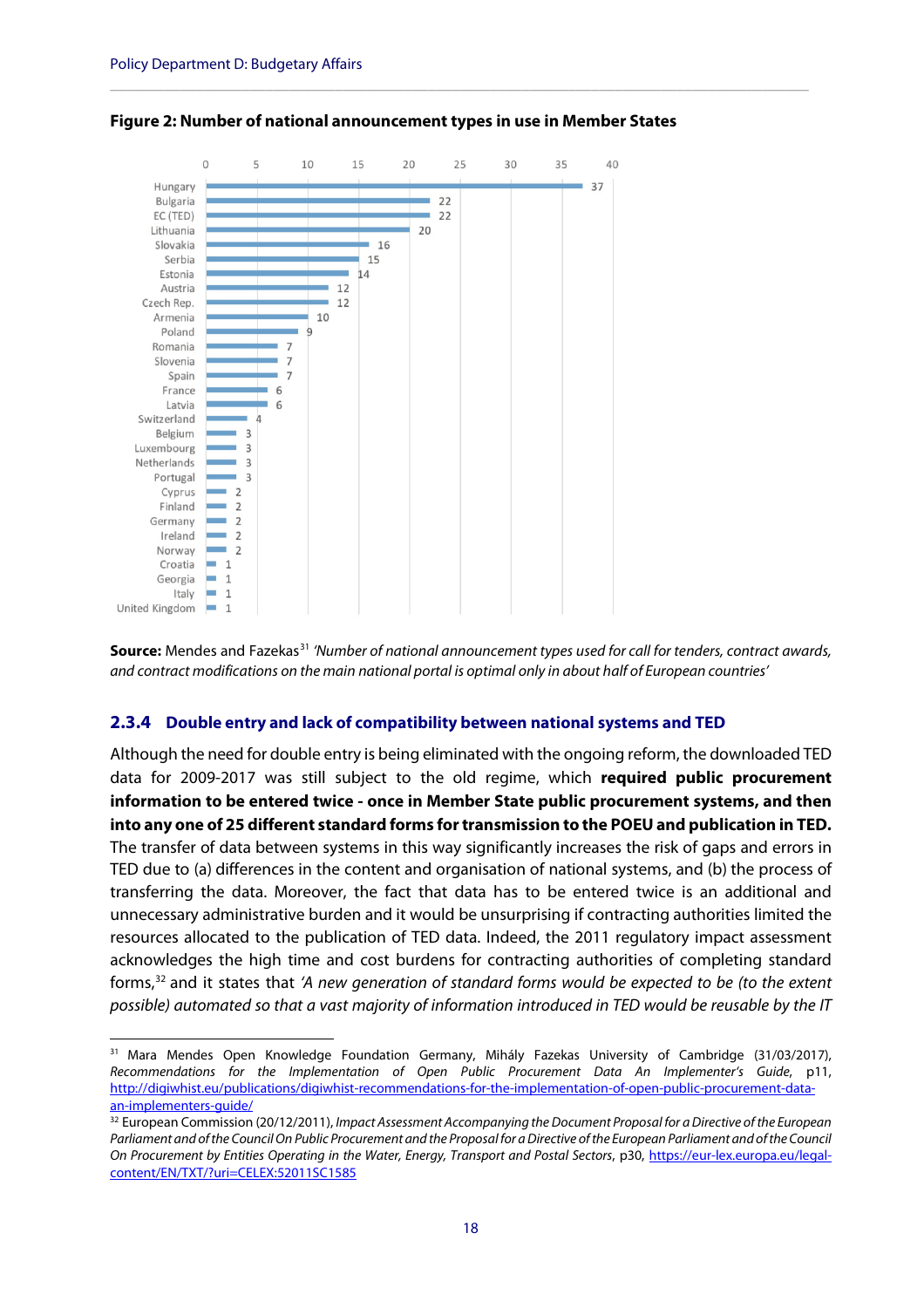*systems (e.g. information introduced in PIN would be re-used in a CN and a CAN). Such a new generation of standard forms would also be principally based on tick-boxes (to reduce the number of text fields), so that the time spent by the different parties on completing these procedural obligations could be limited to an absolute minimum'*. [33](#page-20-0)

**\_\_\_\_\_\_\_\_\_\_\_\_\_\_\_\_\_\_\_\_\_\_\_\_\_\_\_\_\_\_\_\_\_\_\_\_\_\_\_\_\_\_\_\_\_\_\_\_\_\_\_\_\_\_\_\_\_\_\_\_\_\_\_\_\_\_\_\_\_\_\_\_\_\_\_\_\_\_\_\_\_\_\_\_\_\_\_\_\_\_\_\_**

#### **2.3.5 Lack of compliance with and enforcement of EU legislation**

As noted above [\(2.2.4\)](#page-17-1), it appears that Member States generally publish limited public procurement data on TED, and it was reported to the study team that one significant national entity $34$  has not published procurement information on TED for a number of years.<sup>[35](#page-20-2)</sup> Assuming that this is correct, the issue here seems to be **lack of compliance with EU legislation and inadequate enforcement** by national authorities and/ or the EC. In the context of non-compliance, it is interesting to note that an EC press release of 24 January 2019 states:<sup>[36](#page-20-3)</sup>

*The Commission decided today to send letters of formal notice to 15 Member States (Bulgaria, Croatia, Cyprus, Czechia, Denmark, Finland, Germany, Hungary, Italy, Malta, the Netherlands, Poland, Romania, Sweden, and the United Kingdom) regarding the conformity of their national legislation with EU rules on public procurement and concessions. The new rules (Directive 2014/24/EU, Directive 2014/25/EU and Directive 2014/23/EU) had to be transposed by Member States into national law by 18 April 2016. Today's letters are the result of a compliance check conducted by the Commission to see whether the transposed national rules comply with the EU Directives.*

#### **2.3.6 Structure of the TED platform**

TED is a publication platform that has evolved over many years. The POEU notes that while almost all notices are now submitted to the POEU electronically in XML format, approximately 1% are still submitted on paper. Although 99% of forms are submitted electronically, the system can be described as electronic implementation of paper-based forms. Among other things, this has meant that the system was **not designed from the ground up as a tool for validating and analysing large volumes of data**. While it is no longer paper-based, it is only now moving from a 'paper logic' to a fully 'IT logic' – a process that will take several more years to complete.

#### **2.3.7 Limited mandate of the Publications Office of the European Union**

The POEU is responsible for the TED platform, but its role is limited to that of publisher. Some 2,300 notices are published daily. It is therefore impossible for the POEU to check them all. It undertakes quality control of a random sample of 2% of published documents. This quality control covers only the mandatory fields. While it is theoretically possible to automate checking on a larger scale, this would

<span id="page-20-2"></span><sup>35</sup> It is understood that DG GROW is currently studying this issue.

<span id="page-20-0"></span> <sup>33</sup> European Commission (20/12/2011), *Impact Assessment Accompanying the Document Proposal for a Directive of the European Parliament and of the Council On Public Procurement and the Proposal for a Directive of the European Parliament and of the Council On Procurement by Entities Operating in the Water, Energy, Transport and Postal Sectors*, p73, [https://eur-lex.europa.eu/legal](https://eur-lex.europa.eu/legal-content/EN/TXT/?uri=CELEX:52011SC1585)[content/EN/TXT/?uri=CELEX:52011SC1585](https://eur-lex.europa.eu/legal-content/EN/TXT/?uri=CELEX:52011SC1585)

<span id="page-20-1"></span><sup>&</sup>lt;sup>34</sup> The terms 'entity' and 'entities' refer to organisations and institutions that undertake public procurement. This includes central government departments, state agencies, local governments and any other body that undertakes procurement with public funds. European Commission documentation refers to these as *'contracting authorities or entities'*. See for example European Commission DG GROW (23/02/2018) *'TED CSV open data NOTES & CODEBOOK Version 3.1 (2018-02-23)*, p2, [http://data.europa.eu/euodp/repository/ec/dg-grow/mapps/TED\(csv\)\\_data\\_information.pdf](http://data.europa.eu/euodp/repository/ec/dg-grow/mapps/TED(csv)_data_information.pdf)

<span id="page-20-3"></span><sup>36</sup> European Commission (24 January 2019), *January infringements package: key decisions*, [http://europa.eu/rapid/press](http://europa.eu/rapid/press-release_MEMO-19-462_EN.htm)[release\\_MEMO-19-462\\_EN.htm](http://europa.eu/rapid/press-release_MEMO-19-462_EN.htm)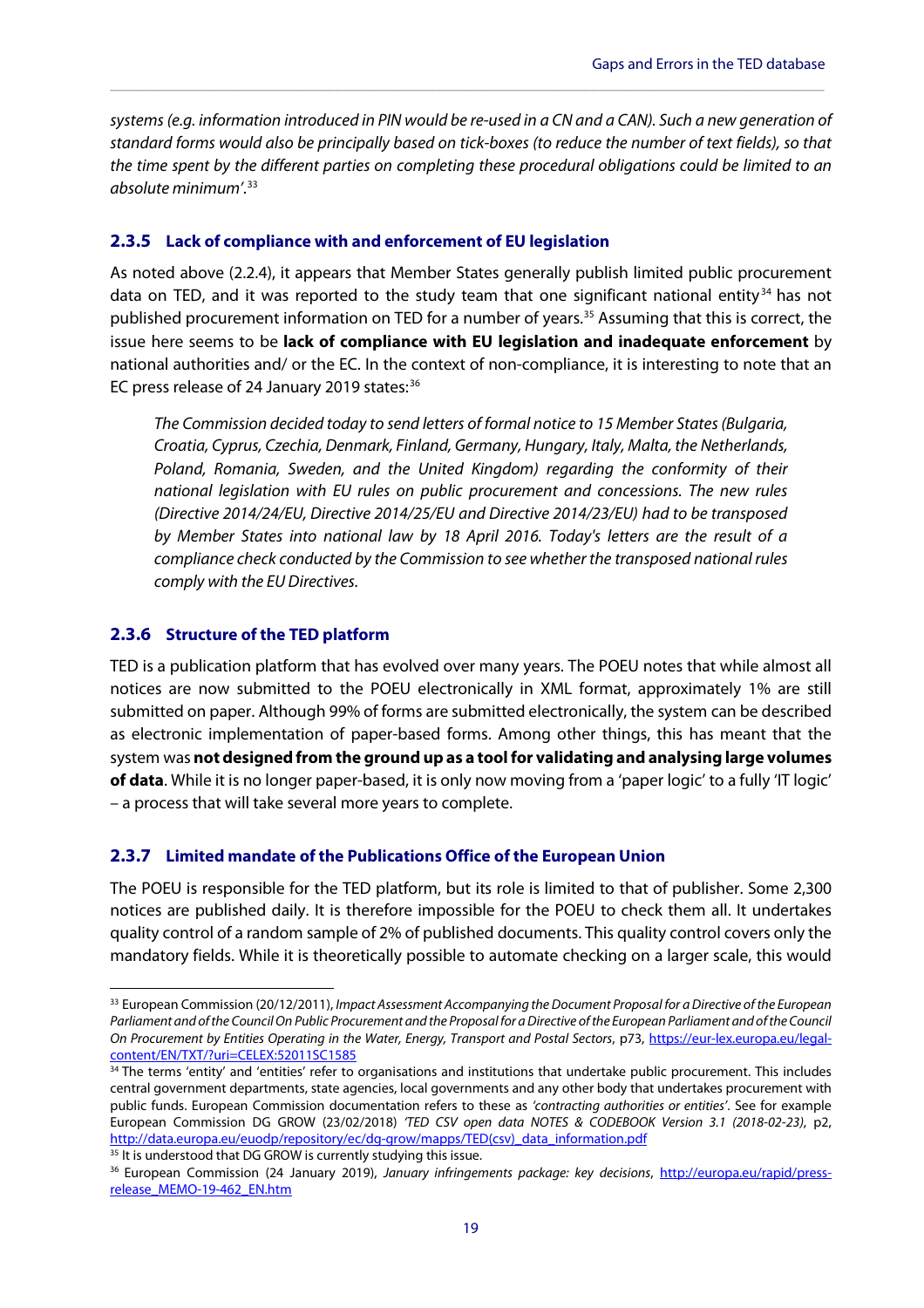not work in practice due to the large number of exceptions, which would require the development of impossibly complicated algorithms. The POEU informs contracting authorities about gaps and anomalies it finds but ultimately it must publish according to the requirements of contracting authorities, even where the POEU has significant doubts about the accuracy of the information submitted to it – it has no power to reject notices, even where mandated data is missing or anomalous.

**\_\_\_\_\_\_\_\_\_\_\_\_\_\_\_\_\_\_\_\_\_\_\_\_\_\_\_\_\_\_\_\_\_\_\_\_\_\_\_\_\_\_\_\_\_\_\_\_\_\_\_\_\_\_\_\_\_\_\_\_\_\_\_\_\_\_\_\_\_\_\_\_\_\_\_\_\_\_\_\_\_\_\_\_\_\_\_\_\_\_**

#### <span id="page-21-4"></span><span id="page-21-0"></span>**2.4 PATTERNS OF TED GAPS AND ERRORS**

#### *Do the issues arise mainly in specific Member States or institutions?*

[Figure 3](#page-21-2) below shows that **countries in Northern and Western Europe tend to provide the least complete TED data** (when considering only mandatory fields), whereas **countries in Central and Eastern Europe tend to provide the most complete TED data**. The reasons for this split are unclear. Possible explanations include out of date IT and/ or management systems, resource constraints, institutional culture, other cultural factors.



#### <span id="page-21-2"></span><span id="page-21-1"></span>**Figure 3: Extent of missing information in TED data in 2009-2015**

**Source:** Mendes and Fazekas<sup>[37](#page-21-3)</sup> 'Extent of missing information[:] Data quality is low throughout Europe with 15% of *mandatory fields empty in the EU-wide TED data in 2009-2015'*

<span id="page-21-3"></span><sup>&</sup>lt;sup>37</sup> Mara Mendes Open Knowledge Foundation Germany, Mihály Fazekas University of Cambridge (31/03/2017), *Recommendations for the Implementation of Open Public Procurement Data An Implementer's Guide*, p21, [http://digiwhist.eu/publications/digiwhist-recommendations-for-the-implementation-of-open-public-procurement-data](http://digiwhist.eu/publications/digiwhist-recommendations-for-the-implementation-of-open-public-procurement-data-an-implementers-guide/)[an-implementers-guide/](http://digiwhist.eu/publications/digiwhist-recommendations-for-the-implementation-of-open-public-procurement-data-an-implementers-guide/)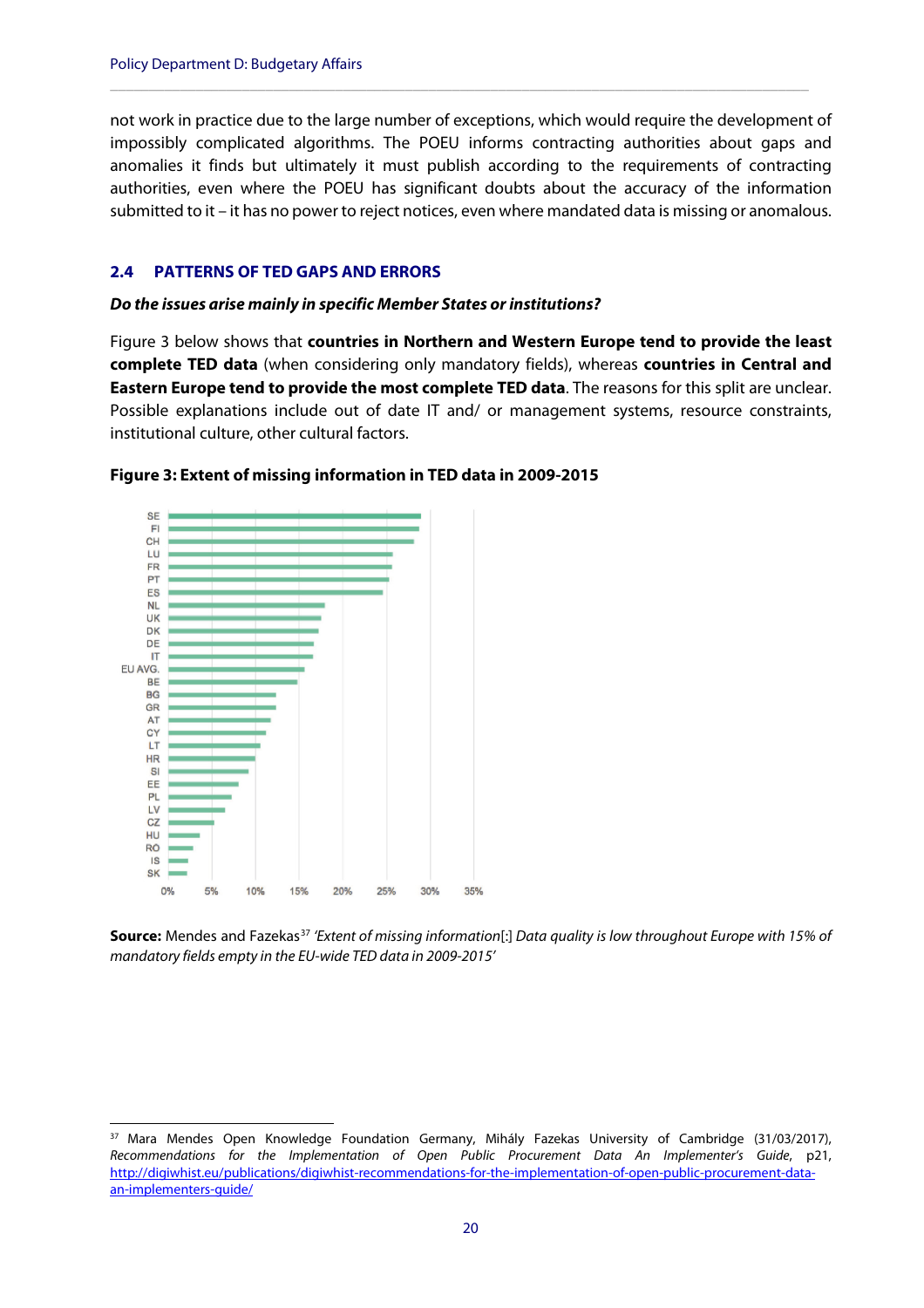#### <span id="page-22-0"></span>**2.5 AREAS FOR ENHANCEMENT OF TED**

#### *How might the reliability of TED data be enhanced?*

The Commission is currently in the process of implementing a long-term, major public procurement reform intended, among other things, to improve the reliability of TED data, compared with the data for 2009-2017 that was used for the single-bid analysis in the previous study. This briefing paper therefore does not provide detailed recommendations on this issue but instead briefly reflects on future challenges and how these might be addressed (see [3.2](#page-25-1) below)

**\_\_\_\_\_\_\_\_\_\_\_\_\_\_\_\_\_\_\_\_\_\_\_\_\_\_\_\_\_\_\_\_\_\_\_\_\_\_\_\_\_\_\_\_\_\_\_\_\_\_\_\_\_\_\_\_\_\_\_\_\_\_\_\_\_\_\_\_\_\_\_\_\_\_\_\_\_\_\_\_\_\_\_\_\_\_\_\_\_\_\_\_**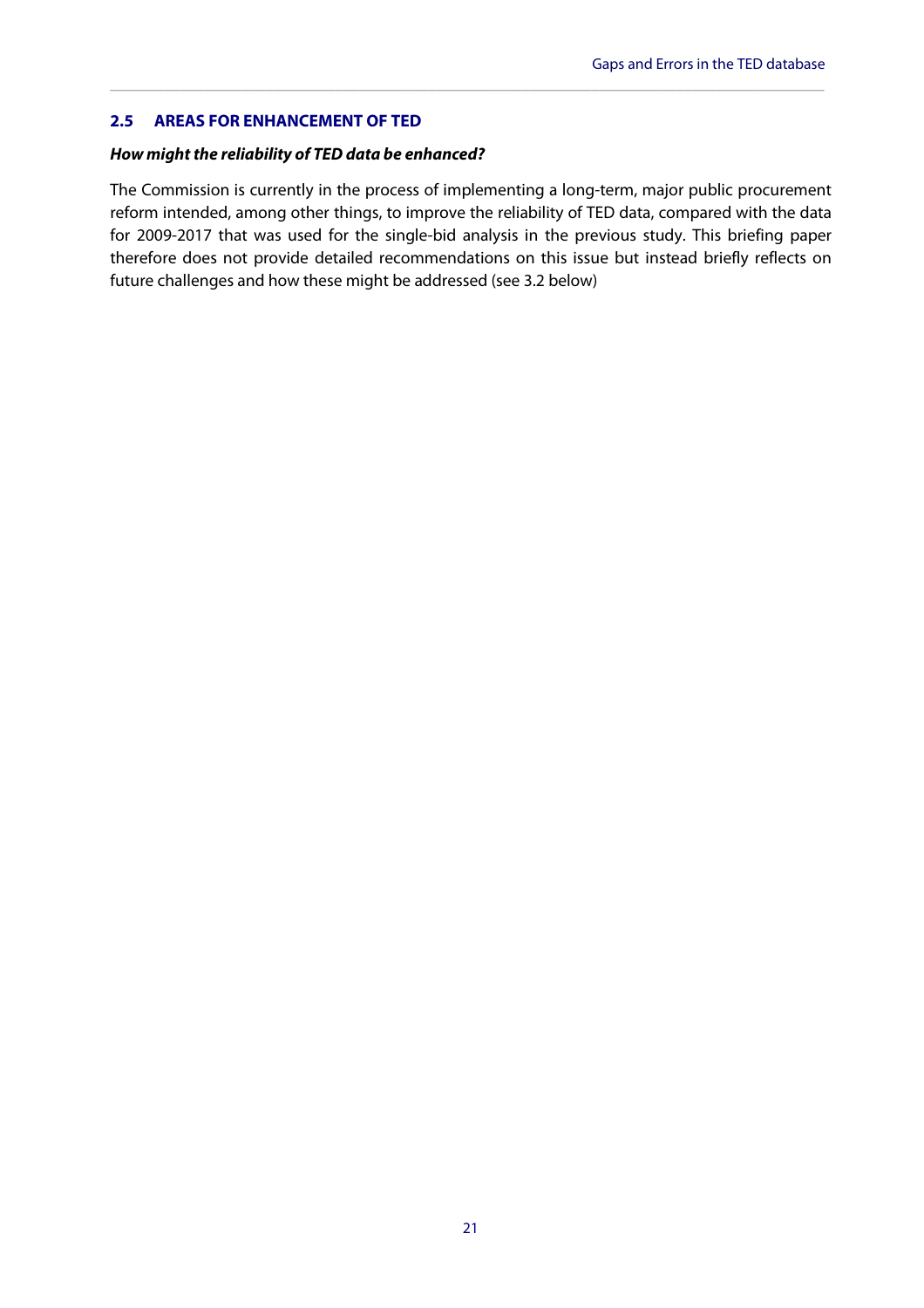## <span id="page-23-0"></span>**3 RECENT DEVELOPMENTS AND FUTURE CHALLENGES**

• The 2009-2017 TED dataset is covered by an old standard. The Commission is in the process of implementing a major reform of public procurement rules and processes that is expected to improve the quality and reliability of TED data.

**\_\_\_\_\_\_\_\_\_\_\_\_\_\_\_\_\_\_\_\_\_\_\_\_\_\_\_\_\_\_\_\_\_\_\_\_\_\_\_\_\_\_\_\_\_\_\_\_\_\_\_\_\_\_\_\_\_\_\_\_\_\_\_\_\_\_\_\_\_\_\_\_\_\_\_\_\_\_\_\_\_\_\_\_\_\_\_\_\_\_**

- The new standard is based on a series of directives of 2014. The Commission is planning to publish a new implementing regulation in May-June 2019 that will fully operationalise the 2014 directives by 2023, the deadline for Member states to implement its requirements. Thus, the entire reform process will have taken approximately 12 years from when the impact assessment was published in 2011.
- Key improvements include a move from 'paper logic' to a full 'IT logic' and the elimination of the need for contracting authorities to enter procurement data twice – once in Member State public procurement systems, and then again in TED.
- Nevertheless, the new TED standard still allows much data to be marked as 'not to be published', with the result that much data may still missing. Moreover, some indicators suggest that much public procurement is not published in TED at all and it is unclear to what extent ongoing reforms will address this unless they are accompanied by political pressure and effective enforcement actions against non-compliant contracting authorities.

#### <span id="page-23-1"></span>**3.1 RECENT DEVELOPMENTS**

The 2009-2017 TED dataset, which was downloaded from the EU Open Data Portal,<sup>[38](#page-23-2)</sup> is covered by directives of 2004,<sup>[39](#page-23-3) [40](#page-23-4)</sup> which have since been superseded by directives of 2009<sup>[41](#page-23-5)</sup> and 2014.<sup>[42](#page-23-6) [43](#page-23-7) [44](#page-23-8)</sup> This data is also covered by three successive Commission Regulations on standard forms to be used to

<span id="page-23-2"></span> <sup>38</sup> Directorate-General for Internal Market, Industry, Entrepreneurship and SMEs, *Tenders Electronic Daily (TED) (csv subset) – public procurement notices*[, https://data.europa.eu/euodp/data/dataset/ted-csv](https://data.europa.eu/euodp/data/dataset/ted-csv)

<span id="page-23-3"></span><sup>39</sup> (31 March 2004), *Directive 2004/18/EC of the European Parliament and of the Council of 31 March 2004 on the coordination of procedures for the award of public works contracts, public supply contracts and public service contracts*. Superseded on 18 April 2016[, https://eur-lex.europa.eu/legal-content/en/ALL/?uri=celex%3A32004L0018](https://eur-lex.europa.eu/legal-content/en/ALL/?uri=celex%3A32004L0018)

<span id="page-23-4"></span><sup>40</sup> (31 March 2004), *Directive 2004/17/EC of the European Parliament and of the Council of 31 March 2004 coordinating the procurement procedures of entities operating in the water, energy, transport and postal services sectors*. Superseded on 18 April 2016[, https://eur-lex.europa.eu/legal-content/en/ALL/?uri=celex%3A32004L0017](https://eur-lex.europa.eu/legal-content/en/ALL/?uri=celex%3A32004L0017)

<span id="page-23-5"></span><sup>41</sup> (13 July 2009), *Directive 2009/81/EC of the European Parliament and of the Council of 13 July 2009 on the coordination of procedures for the award of certain works contracts, supply contracts and service contracts by contracting authorities or entities in the fields of defence and security, and amending Directives 2004/17/EC and 2004/18/EC (Text with EEA relevance)*, [https://eur](https://eur-lex.europa.eu/legal-content/EN/ALL/?uri=CELEX%3A32009L0081)[lex.europa.eu/legal-content/EN/ALL/?uri=CELEX%3A32009L0081](https://eur-lex.europa.eu/legal-content/EN/ALL/?uri=CELEX%3A32009L0081)

<span id="page-23-6"></span><sup>42</sup> (26 February 2014), *Directive 2014/24/EU of the European Parliament and of the Council of 26 February 2014 on public procurement and repealing Directive 2004/18/EC Text with EEA relevance*, [https://eur-lex.europa.eu/legal](https://eur-lex.europa.eu/legal-content/EN/ALL/?uri=CELEX%3A32014L0024)[content/EN/ALL/?uri=CELEX%3A32014L0024](https://eur-lex.europa.eu/legal-content/EN/ALL/?uri=CELEX%3A32014L0024)

<span id="page-23-7"></span><sup>43</sup> (26 February 2014), *Directive 2014/23/EU of the European Parliament and of the Council of 26 February 2014 on the award of concession contracts Text with EEA relevance*, <https://eur-lex.europa.eu/legal-content/EN/ALL/?uri=CELEX%3A32014L0023>

<span id="page-23-8"></span><sup>44</sup> (26 February 2014), *Directive 2014/25/EU of the European Parliament and of the Council of 26 February 2014 on procurement by entities operating in the water, energy, transport and postal services sectors and repealing Directive 2004/17/EC Text with EEA relevance*[, https://eur-lex.europa.eu/legal-content/EN/ALL/?uri=CELEX%3A32014L0025](https://eur-lex.europa.eu/legal-content/EN/ALL/?uri=CELEX%3A32014L0025)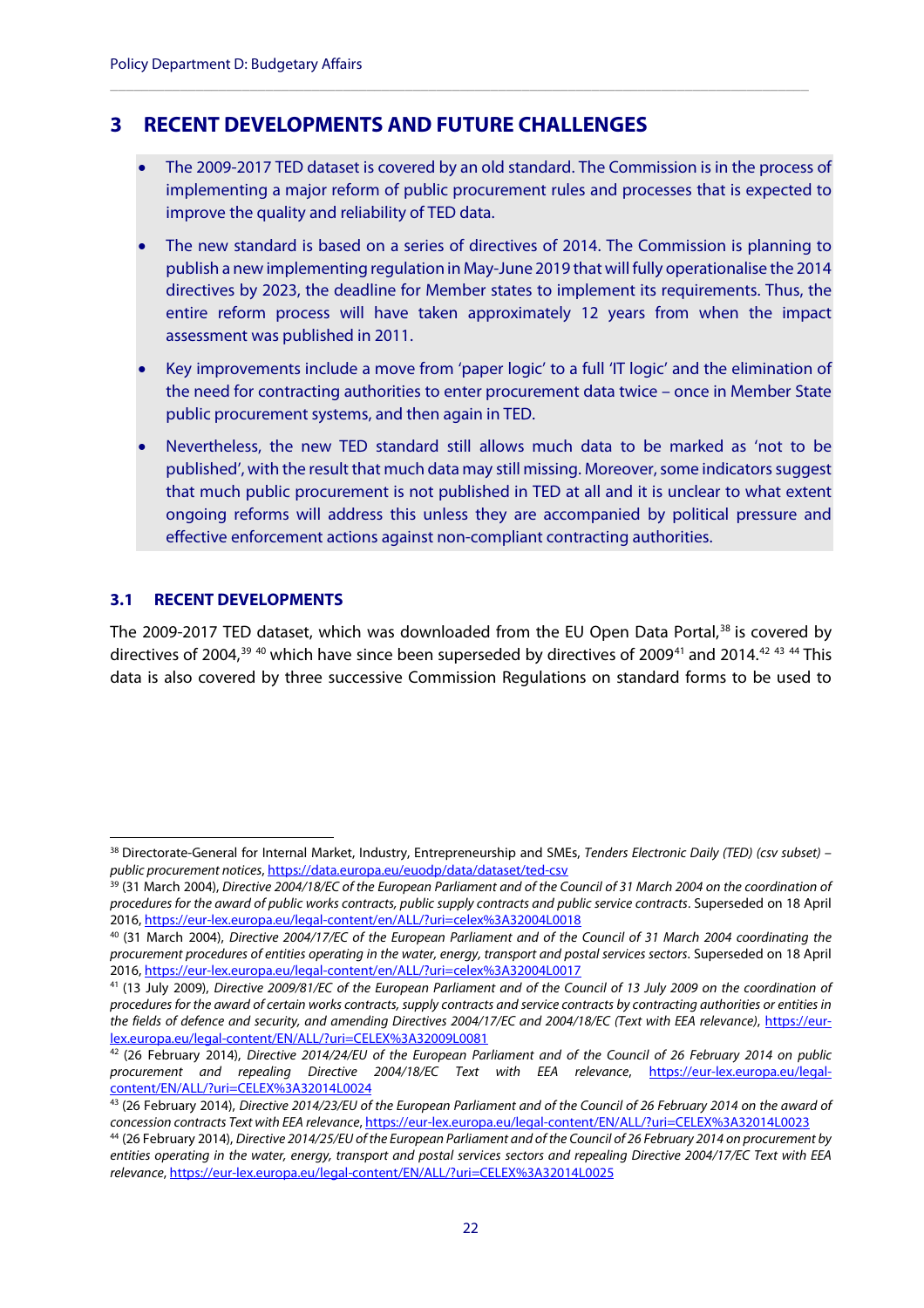submit data to TED.<sup>[45](#page-24-0) [46](#page-24-1) [47](#page-24-2)</sup> The 2005 Regulation provided 13 standard forms, and this increased to 19 in the 2011 Regulation, and 25 in the 2015 Regulation. A new implementing regulation (the 'eForms regulation') is currently being prepared by DG GROW and is expected to be published in May-June 2019.

**\_\_\_\_\_\_\_\_\_\_\_\_\_\_\_\_\_\_\_\_\_\_\_\_\_\_\_\_\_\_\_\_\_\_\_\_\_\_\_\_\_\_\_\_\_\_\_\_\_\_\_\_\_\_\_\_\_\_\_\_\_\_\_\_\_\_\_\_\_\_\_\_\_\_\_\_\_\_\_\_\_\_\_\_\_\_\_\_\_\_\_\_**

The new standard forms under the 2014 directives entered into force on 03 December 2015. The 2014 directives required contracting authorities to *'implement exclusive electronic public procurement via dedicated e-procurement platforms'[48](#page-24-3)* by 18 October 2018.[49](#page-24-4) Most Member States started to send data according to the new standard by the end of 2017. It is ultimately intended that national procurement systems and TED will be electronically integrated, thus eliminating duplication of data entry and reducing gaps and errors. *'The 'once-only' principle aims at creating an eprocurement ecosystem, which facilitates the seamless interaction of businesses with public buyers.…Beyond reducing administrative burden, this simplification will also result in higher traceability and transparency of procurement procedures.'[50](#page-24-5)* The implementation of this integration will be operationalised by the 'eForms regulation' to be published in May-June 2019.<sup>51</sup>

Changes in the standard introduced with the 2014 directives means that **TED data from 2018 onwards should already be significantly improved** (e.g. among other things, the POEU can now reject notices where mandatory fields have not been completed, although this is not so clear in Directive 2014/24/EU), [52](#page-24-7) and **further improvements are expected with the introduction of the forthcoming 'eForms regulation'**:

- There will be a **single point of data entry**, with data entered into Member State systems being automatically transferred to TED;
- The number of **mandatory fields** will be increased;
- The number of **standard forms will be reduced from 25 to six**;
- Overall, the system will be **easier to use**;

<span id="page-24-0"></span> <sup>45</sup> European Commission (07 September 2005), *Commission Regulation (EC) No 1564/2005 of 7 September 2005 establishing standard forms for the publication of notices in the framework of public procurement procedures pursuant to Directives 2004/17/EC and 2004/18/EC of the European Parliament and of the Council (Text with EEA relevance)*, [https://eur-lex.europa.eu/legal](https://eur-lex.europa.eu/legal-content/EN/TXT/?uri=CELEX%3A32005R1564)[content/EN/TXT/?uri=CELEX%3A32005R1564](https://eur-lex.europa.eu/legal-content/EN/TXT/?uri=CELEX%3A32005R1564)

<span id="page-24-1"></span><sup>46</sup> European Commission (19 August 2011) *Commission Implementing Regulation (EU) No 842/2011 of 19 August 2011 establishing standard forms for the publication of notices in the field of public procurement and repealing Regulation (EC) No 1564/2005 Text with EEA relevance*,<https://eur-lex.europa.eu/legal-content/EN/TXT/?uri=CELEX%3A32011R0842>

<span id="page-24-2"></span><sup>47</sup> European Commission (11 November 2015), *Commission Implementing Regulation (EU) 2015/1986 of 11 November 2015 establishing standard forms for the publication of notices in the field of public procurement and repealing Implementing Regulation (EU) No 842/2011 (Text with EEA relevance)*[, https://eur-lex.europa.eu/legal-content/EN/TXT/?uri=CELEX%3A32015R1986](https://eur-lex.europa.eu/legal-content/EN/TXT/?uri=CELEX%3A32015R1986)

<span id="page-24-3"></span><sup>48</sup> In the present context, a 'platform' can be described as a *'basic foundation for the development and support of hardware and software'*, Stanley Goodner (13 December 2018), *What Is a Platform?*[, https://www.lifewire.com/what-is-a-platform-4155653](https://www.lifewire.com/what-is-a-platform-4155653)

<span id="page-24-4"></span><sup>49</sup> European Commission (February 2018) *Public Procurement Guidance for Practitioners*, p14, https://ec.europa.eu/regional\_policy/sources/docgener/guides/public\_procurement/2018/guidance\_public\_procurement [2018\\_en.pdf](https://ec.europa.eu/regional_policy/sources/docgener/guides/public_procurement/2018/guidance_public_procurement_2018_en.pdf)

<span id="page-24-5"></span><sup>50</sup> European Commission (24 April 2016), *EU Public Procurement reform: Less bureaucracy, higher efficiency*, p4, [http://ec.europa.eu/docsroom/documents?documentsIds=16412\\_native&iframe=true&locale=en&languagesExpanded=tru](http://ec.europa.eu/docsroom/documents?documentsIds=16412_native&iframe=true&locale=en&languagesExpanded=true&autoHeight=true) [e&autoHeight=true](http://ec.europa.eu/docsroom/documents?documentsIds=16412_native&iframe=true&locale=en&languagesExpanded=true&autoHeight=true)

<span id="page-24-6"></span><sup>51</sup> European Commission DG GROW (11/02/2019), *Commission Implementing Regulation establishing standard forms for the publication of notices in the field of public procurement ("eForms") – public feedback explanatory note*, [https://ec.europa.eu/info/law/better-regulation/initiatives/ares-2019-797630\\_en](https://ec.europa.eu/info/law/better-regulation/initiatives/ares-2019-797630_en)

<span id="page-24-7"></span><sup>52</sup> Article 85 of Directive 2014/24/EU states that *'Where the quality and completeness of the data referred to in the first subparagraph of this paragraph is not compliant with the obligations stipulated in Article 48(1), Article 49, Article 50(1), Article 75(2) and Article 79(3), the Commission shall request complementary information from the Member State concerned. Within a reasonable time, the Member State concerned shall supply the missing statistical information requested by the Commission.'* Article 51 enumerates the role and obligations of the POEU, but does not appear to indicate the possibility for notices to be rejected.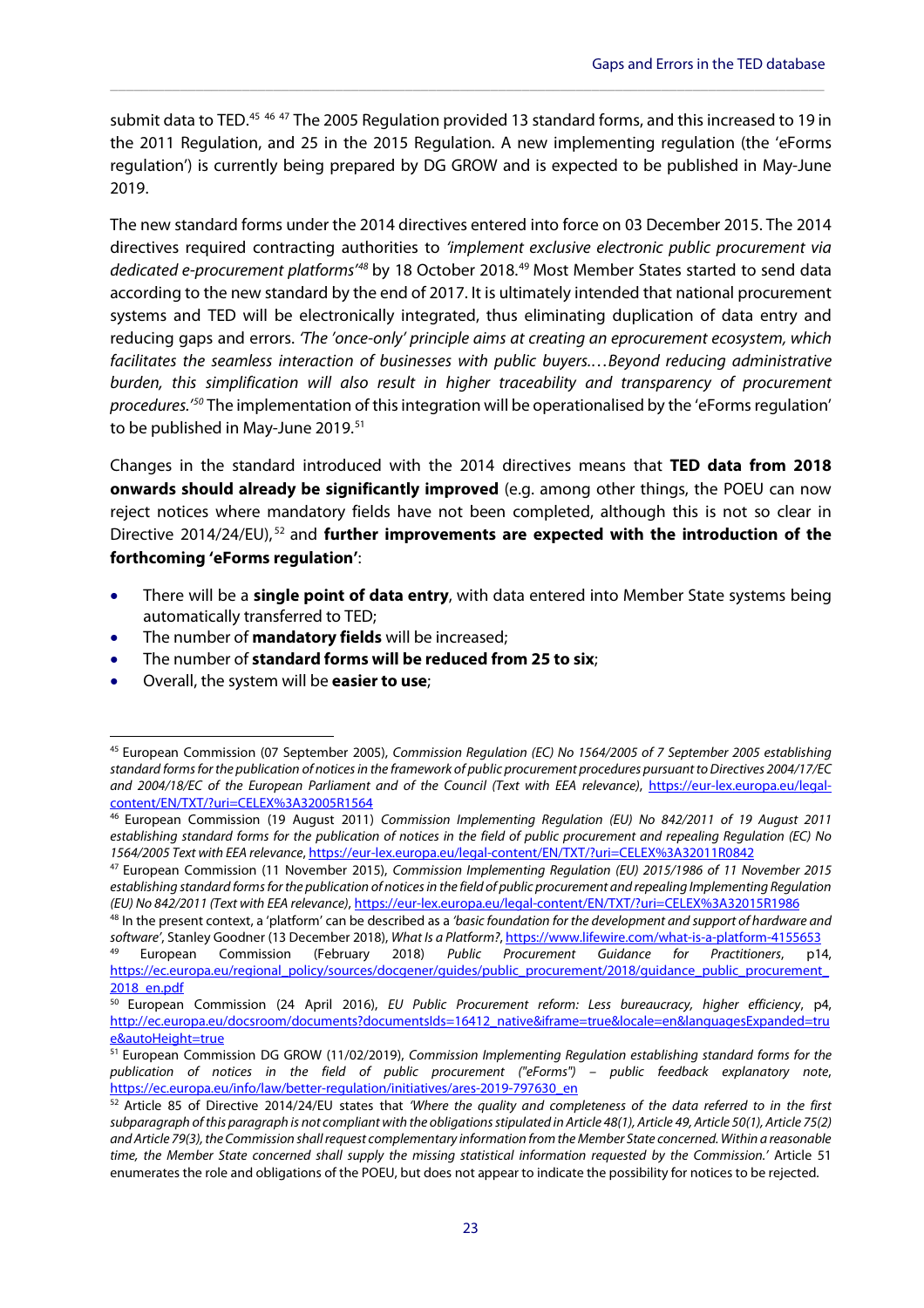• It will enable **more automatic validation** of data submitted by contracting authorities, with the possibility of rejecting publication where notices do not comply with legislation;

**\_\_\_\_\_\_\_\_\_\_\_\_\_\_\_\_\_\_\_\_\_\_\_\_\_\_\_\_\_\_\_\_\_\_\_\_\_\_\_\_\_\_\_\_\_\_\_\_\_\_\_\_\_\_\_\_\_\_\_\_\_\_\_\_\_\_\_\_\_\_\_\_\_\_\_\_\_\_\_\_\_\_\_\_\_\_\_\_\_\_**

• There will be **greater clarity and consistency in the handling of framework contracts**, with one field for the maximum value of the entire framework, and one field for the actual value awarded in each case. However, the new standard does not require publication of information at both stages i.e. when contractors are selected to participate in the framework and when they are actually awarded contracts within the framework.

The following key dates are envisaged for the rollout of eForms:<sup>[53](#page-25-2)</sup>

- June 2020: Publication of the technical standard for electronic exchange of notices by the Publication Office of the EU. Start of implementation in Member States;
- June 2022: Optional use in Member States;
- June 2023: Mandatory use in Member States.

Overall, the package of reforms **should significantly reduce gaps and errors in TED** and it should **eliminate differences** between the information included in TED and the information in Member State public procurement systems. The Commission expects that by 2023, when eForms are implemented by Member States, TED will be a reliable source of data for analysis of public procurement in the EU.

#### <span id="page-25-1"></span><span id="page-25-0"></span>**3.2 FUTURE CHALLENGES**

Despite these improvements, the utility of TED as an analytical tool is likely to remain constrained for various reasons.

#### **3.2.1 Data 'not to be published'**

For example, DG GROW notes that, while the new implementing regulation, which is currently under development, makes most fields mandatory by default, **contracting authorities can nevertheless opt out of providing the data for many fields by marking them as 'not to be published'**. For example, while values will generally be mandatory under the forthcoming regulation, they can be left out. Article 50(4) of Directive 2014/24/EU states that *'Certain information on the contract award or the conclusion of the framework agreement may be withheld from publication where its release would impede law enforcement or otherwise be contrary to the public interest, would harm the legitimate commercial interests of a particular economic operator, public or private, or might prejudice fair competition between economic operators.'* [54](#page-25-3) The latest version (at the time of writing) of the eForms consultation codelist spreadsheet indicates the following reasons for not publishing data:<sup>[55](#page-25-4)</sup>

- Law enforcement;
- Other public interest;
- Commercial interests of an economic operator;
- Fair competition.

<span id="page-25-2"></span> <sup>53</sup> European Commission DG GROW (11/02/2019), *Commission Implementing Regulation establishing standard forms for the publication of notices in the field of public procurement ("eForms") – public feedback explanatory note*, p1, [https://ec.europa.eu/info/law/better-regulation/initiatives/ares-2019-797630\\_en](https://ec.europa.eu/info/law/better-regulation/initiatives/ares-2019-797630_en)

<span id="page-25-3"></span><sup>54</sup> 26 February 2014), *Directive 2014/24/EU of the European Parliament and of the Council of 26 February 2014 on public procurement and repealing Directive 2004/18/EC Text with EEA relevance*, [https://eur-lex.europa.eu/legal](https://eur-lex.europa.eu/legal-content/EN/ALL/?uri=CELEX%3A32014L0024)[content/EN/ALL/?uri=CELEX%3A32014L0024](https://eur-lex.europa.eu/legal-content/EN/ALL/?uri=CELEX%3A32014L0024)

<span id="page-25-4"></span><sup>55</sup> European Commission (accessed 14/02/2019), *5\_eForms\_feedback\_codelists\_draft.xlsx*,<https://github.com/eForms/eForms>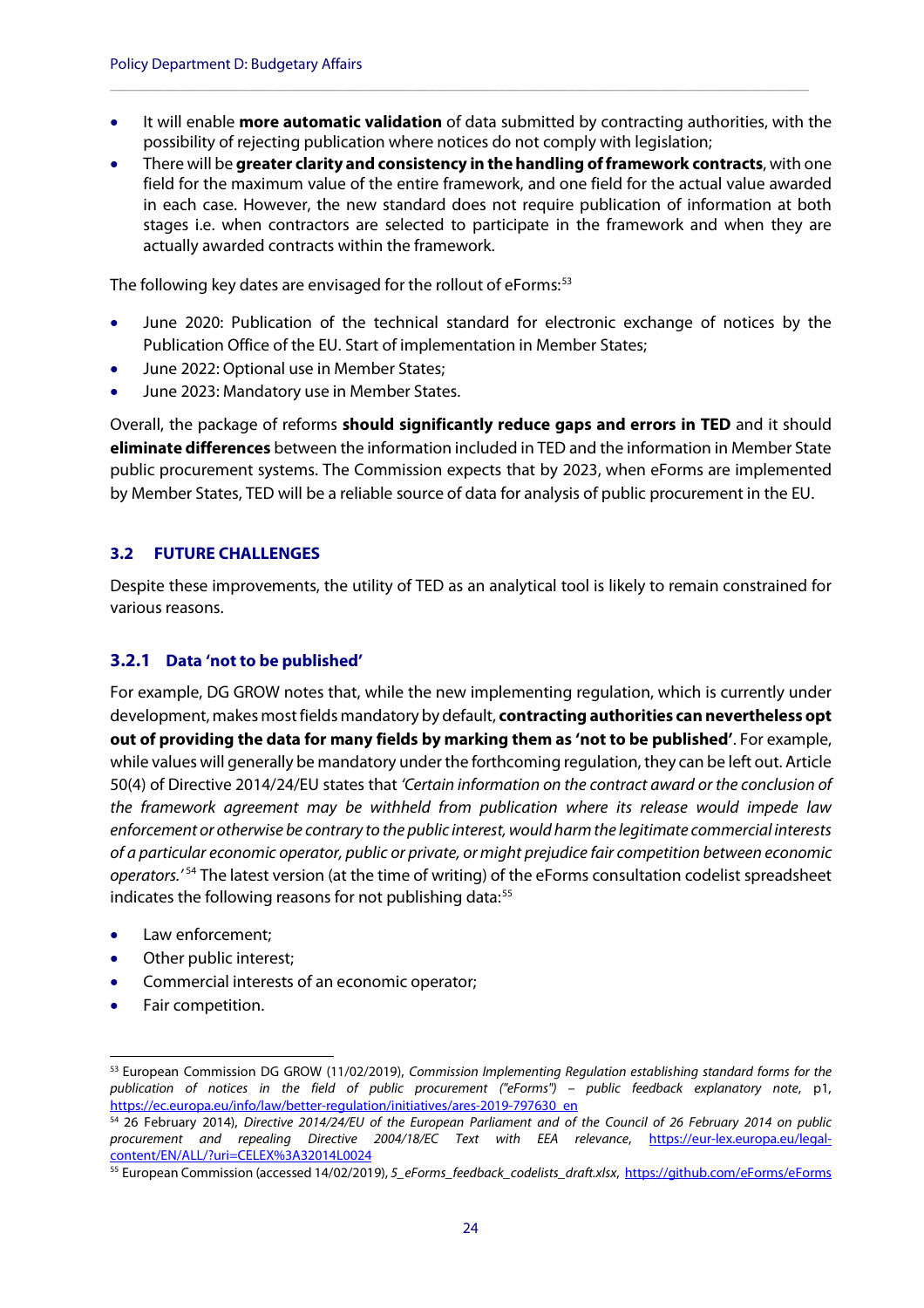This document also lists approximately 60 fields which may be marked as 'not to be published', including 'Winning Tender Value (BT-720)'.

**\_\_\_\_\_\_\_\_\_\_\_\_\_\_\_\_\_\_\_\_\_\_\_\_\_\_\_\_\_\_\_\_\_\_\_\_\_\_\_\_\_\_\_\_\_\_\_\_\_\_\_\_\_\_\_\_\_\_\_\_\_\_\_\_\_\_\_\_\_\_\_\_\_\_\_\_\_\_\_\_\_\_\_\_\_\_\_\_\_\_\_\_**

As noted above (see [2.4\)](#page-21-4), there is significant divergence between Member States in how much data they currently include in TED procurement forms. Member States in Eastern Europe tend to provide the most complete data, while Member States in Western Europe tend to provide the least complete data.[56](#page-26-0) Certain types of entity are also more likely to leave out important information.

ANTICORRP's 'Government Favouritism in Europe'recommends the introduction of **fines for countries**  that provide incorrect, late or incorrect submission of data to TED.<sup>[57](#page-26-1)</sup> In some countries, such as Slovakia, if the data are not properly submitted, the tenders can be suspended until the issue is solved. Some other countries send automatic questions asking for clarifications to the competent institutions. The introduction of centralised control mechanisms by the Member States could also contribute to the fact that all the necessary data are correctly published.

#### **3.2.2 Non-publication of public procurement in TED**

Besides the quality of data entered in TED, another major concern is **lack of compliance with EU legislation**. Some indicators suggest that a limited percentage of public procurement is published in TED and there are significant variations between Member States. **It is unclear to what extent ongoing EU public procurement reforms will address this unless they are accompanied by political pressure and effective enforcement**.

#### **3.2.3 Complexity of requirements**

The ongoing reform is intended to *'significantly improve the usefulness of data on European procurement for all users: companies, governments and citizens'* and simplify the legal framework and forms to be used. [58](#page-26-2) Nevertheless, this remains a very complicated area and we suggest that **understanding of the requirements and the available data could be significantly enhanced with clearer explanation and guidelines**.

<span id="page-26-0"></span><sup>&</sup>lt;sup>56</sup> Research undertaken by the Open Contracting Partnership identified 10 common arguments for not publishing contracting information but they *'found surprisingly little evidence that backed up the harm proposed by the arguments and quite a lot of evidence that does not support them'*. It also suggests that *'Concern around the confidentiality of information in the contracts themselves is arguably one of the greatest barriers to more openness.'* Open Contracting Partnership (2018), *Mythbusting Confidentiality in Public Contracting*, [https://www.open-contracting.org/wp-content/uploads/2018/07/OCP18-](https://www.open-contracting.org/wp-content/uploads/2018/07/OCP18-Mythbusting.pdf) [Mythbusting.pdf](https://www.open-contracting.org/wp-content/uploads/2018/07/OCP18-Mythbusting.pdf)

<span id="page-26-1"></span><sup>&</sup>lt;sup>57</sup> Alina Mungiu-Pippidi and Roberto Marti nez B. Kukutschka (28/10/2015), Government favoritism in Europe, The ANTICORRP project: Anticorruption report, volume 3, chapter 1, p18[, http://anticorrp.eu/publications/volume-3-government-favouritism](http://anticorrp.eu/publications/volume-3-government-favouritism-in-europe/)[in-europe/](http://anticorrp.eu/publications/volume-3-government-favouritism-in-europe/)

<span id="page-26-2"></span><sup>58</sup> European Commission DG GROW (11/02/2019), *Commission Implementing Regulation establishing standard forms for the publication of notices in the field of public procurement ("eForms") – public feedback explanatory note*, https://ec.europa.eu/info/law/better-regulation/initiatives/ares-2019-797630\_en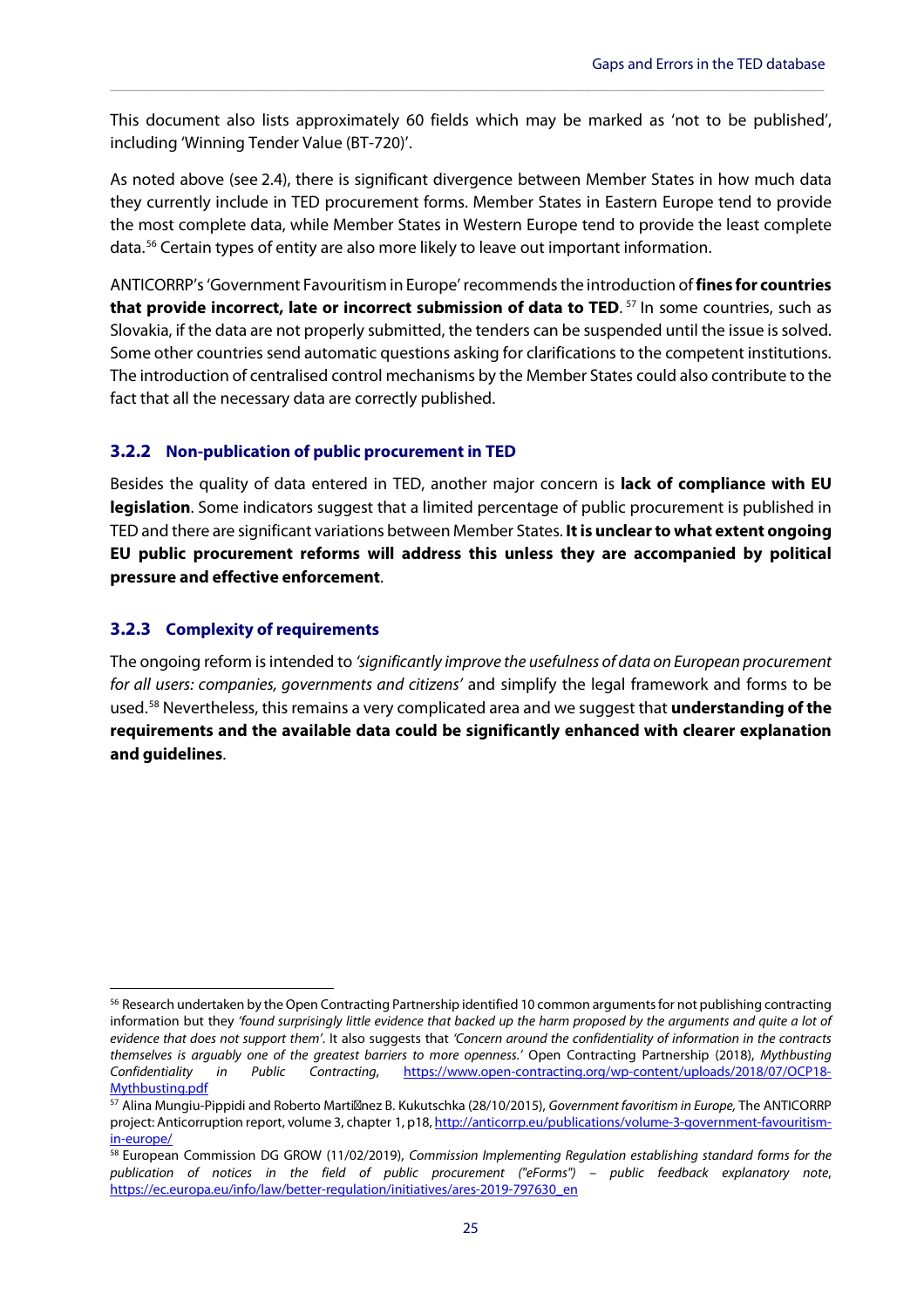## <span id="page-27-0"></span>**4 CONCLUSIONS**

The accessibility of TED data has significantly improved in recent years. However, the quality and reliability of TED data for 2009-2017 is undermined by large amounts of missing data, inconsistency in the way that data is entered, and errors in the data entered, including impossibly high figures for the value of some contract awards. Gaps and errors are attributed to: the limited number of mandated (compulsory) fields; the fragmentation and complexity of procurement systems in Member States; lack of compatibility between TED and Member State systems and the need to enter data twice – once in Member State public procurement systems and then in TED; lack of compliance with and enforcement of EU legislation; and the limited mandate of the Publications Office of the European Union. Underlying this all, is the structure of the TED platform, which has been described as an electronic implementation of a paper-based system, and which is for publication, not data analysis. Gaps appear to be more prevalent in the data submitted by Member States in Western and Northern Europe, while those in Central and Eastern Europe appear to provide more complete data.

**\_\_\_\_\_\_\_\_\_\_\_\_\_\_\_\_\_\_\_\_\_\_\_\_\_\_\_\_\_\_\_\_\_\_\_\_\_\_\_\_\_\_\_\_\_\_\_\_\_\_\_\_\_\_\_\_\_\_\_\_\_\_\_\_\_\_\_\_\_\_\_\_\_\_\_\_\_\_\_\_\_\_\_\_\_\_\_\_\_\_**

Perhaps more significantly, the value of TED as a tool to analyse public procurement in the EU is constrained by the fact that there is apparently great variation in the extent to which Member States publish public procurement information on TED.

The 2009-2017 TED dataset is covered by an old standard. The Commission is in the process of implementing a major reform of public procurement rules and processes that is expected to improve the quality and reliability of TED data. The full impact of these changes will take several years to materialise.

Nevertheless, the new TED standard still allows much data to be marked as 'not to be published', with the result that much data may still missing. It is unclear to what extent ongoing reforms will address the issue of non-publication in TED, unless they are accompanied by political pressure and effective enforcement actions against non-compliant contracting authorities/ entities.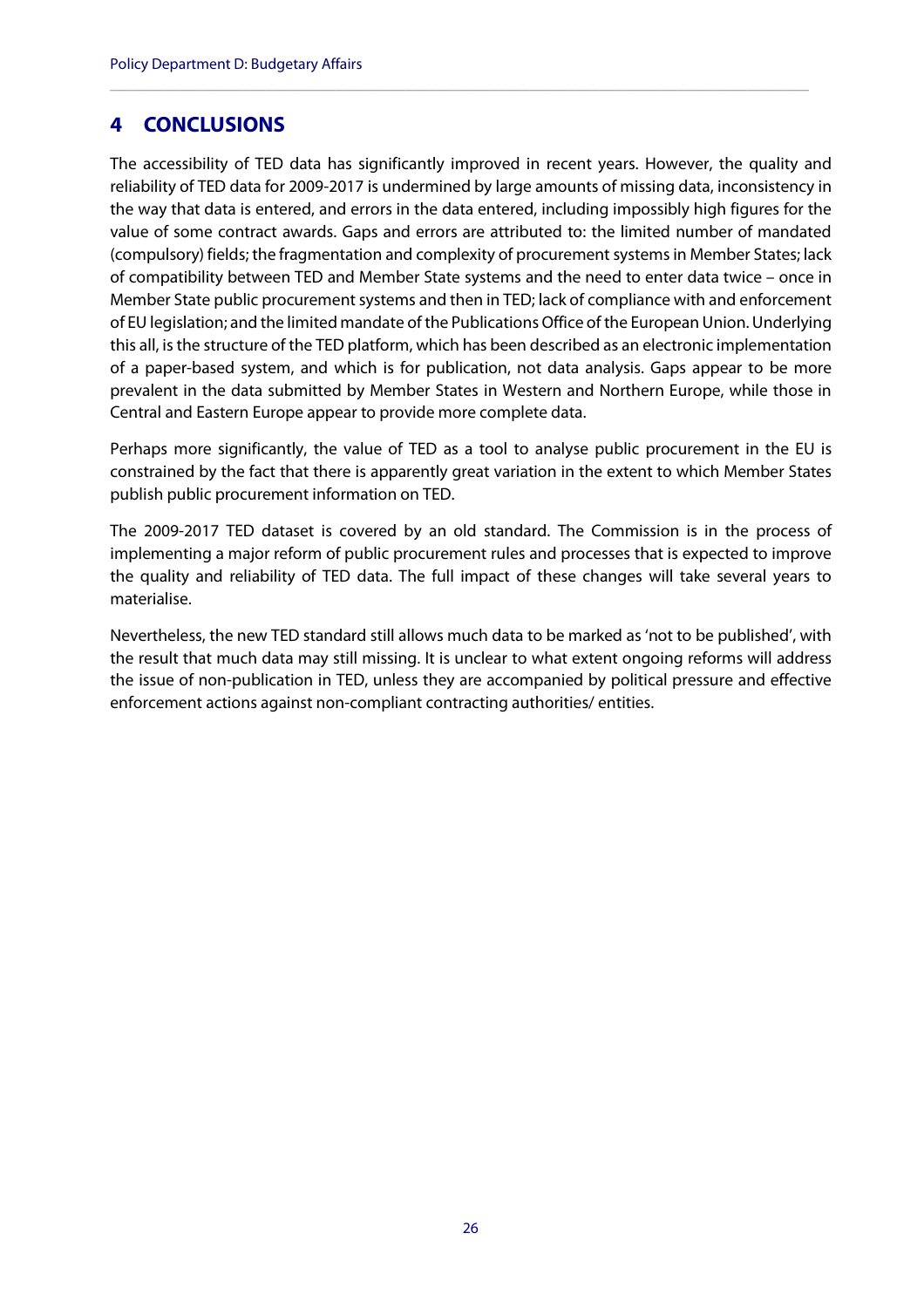## <span id="page-28-0"></span>**REFERENCES**

• Blomeyer & Sanz (12/09/2018), *EU-funded large-scale infrastructure: deficient project preparation and procurement processes?* <https://bit.ly/2CQ3orK>

**\_\_\_\_\_\_\_\_\_\_\_\_\_\_\_\_\_\_\_\_\_\_\_\_\_\_\_\_\_\_\_\_\_\_\_\_\_\_\_\_\_\_\_\_\_\_\_\_\_\_\_\_\_\_\_\_\_\_\_\_\_\_\_\_\_\_\_\_\_\_\_\_\_\_\_\_\_\_\_\_\_\_\_\_\_\_\_\_\_\_\_\_**

- *Directive 2004/17/EC of the European Parliament and of the Council of 31 March 2004 coordinating the procurement procedures of entities operating in the water, energy, transport and postal services sectors* <https://eur-lex.europa.eu/legal-content/en/ALL/?uri=celex%3A32004L0017>
- *Directive 2004/18/EC of the European Parliament and of the Council of 31 March 2004 on the coordination of procedures for the award of public works contracts, public supply contracts and public service contracts* [https://eur-lex.europa.eu/legal-content/en/ALL/?uri=celex%3A32004L0018](https://eur-lex.europa.eu/legal-content/en/ALL/?ur)
- *Directive 2009/81/EC of the European Parliament and of the Council of 13 July 2009 on the coordination of procedures for the award of certain works contracts, supply contracts and service contracts by contracting authorities or entities in the fields of defence and security, and amending Directives 2004/17/EC and 2004/18/EC (Text with EEA relevance)* <https://eur-lex.europa.eu/legal-content/EN/ALL/?uri=CELEX%3A32009L0081>
- *Directive 2014/23/EU of the European Parliament and of the Council of 26 February 2014 on the award of concession contracts Text with EEA relevance* <https://eur-lex.europa.eu/legal-content/EN/ALL/?uri=CELEX%3A32014L0023>
- *Directive 2014/24/EU of the European Parliament and of the Council of 26 February 2014 on public procurement and repealing Directive 2004/18/EC Text with EEA relevance* <https://eur-lex.europa.eu/legal-content/EN/ALL/?uri=CELEX%3A32014L0024>
- *Directive 2014/25/EU of the European Parliament and of the Council of 26 February 2014 on procurement by entities operating in the water, energy, transport and postal services sectors and repealing Directive 2004/17/EC Text with EEA relevance* <https://eur-lex.europa.eu/legal-content/EN/ALL/?uri=CELEX%3A32014L0025>
- European Commission DG GROW, *Tenders Electronic Daily (TED) (csv subset) – public procurement notices* <https://data.europa.eu/euodp/data/dataset/ted-csv>
- European Commission (07 September 2005), *Commission Regulation (EC) No 1564/2005 of 7 September 2005 establishing standard forms for the publication of notices in the framework of public procurement procedures pursuant to Directives 2004/17/EC and 2004/18/EC of the European Parliament and of the Council (Text with EEA relevance)* <https://eur-lex.europa.eu/legal-content/EN/TXT/?uri=CELEX%3A32005R1564>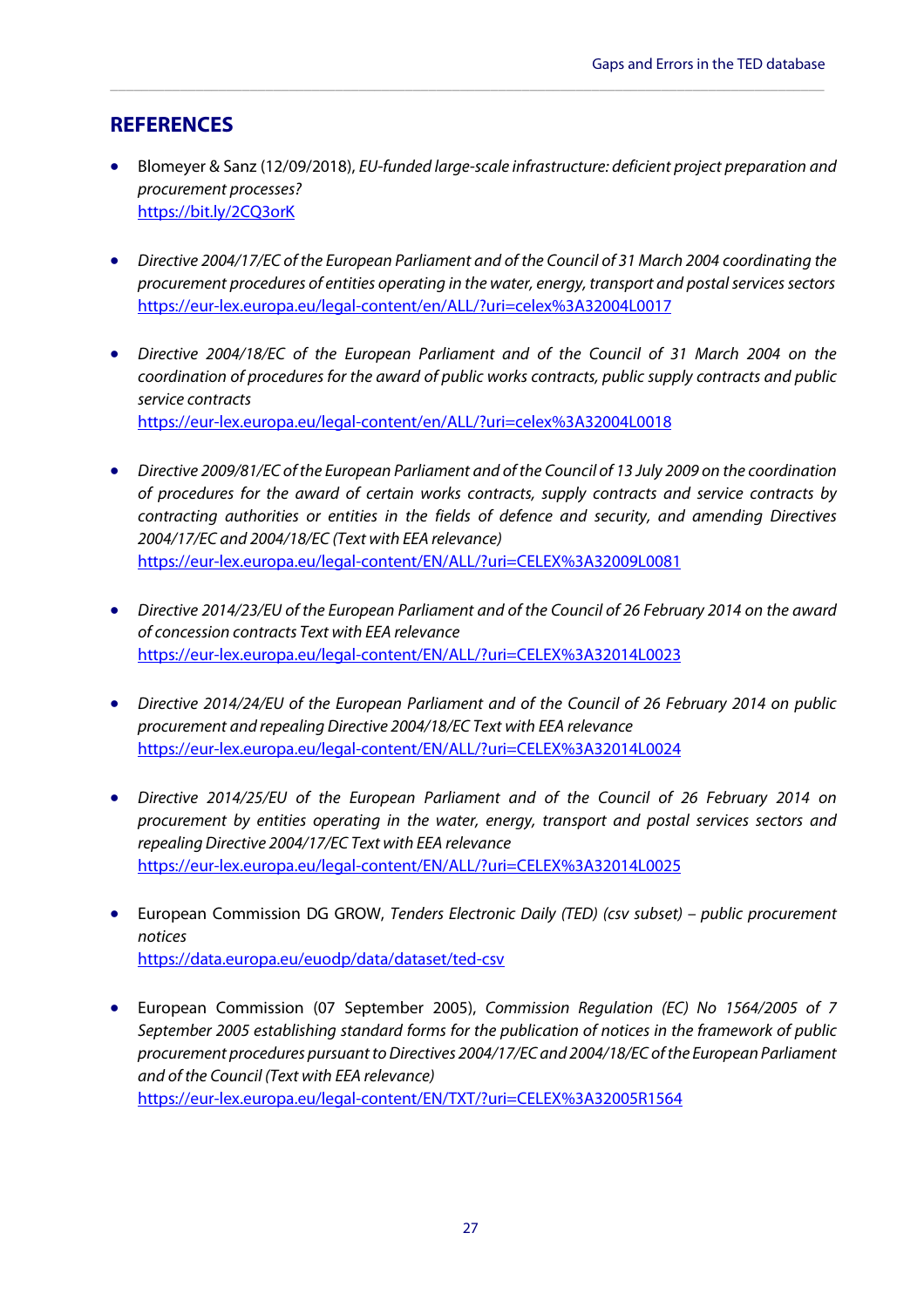• European Commission (11 November 2015), Commission Implementing Regulation (EU) 2015/1986 of 11 November 2015 establishing standard forms for the publication of notices in the field of public procurement and repealing Implementing Regulation (EU) No 842/2011 (Text with EEA relevance) <https://eur-lex.europa.eu/legal-content/EN/TXT/?uri=CELEX%3A32015R1986>

**\_\_\_\_\_\_\_\_\_\_\_\_\_\_\_\_\_\_\_\_\_\_\_\_\_\_\_\_\_\_\_\_\_\_\_\_\_\_\_\_\_\_\_\_\_\_\_\_\_\_\_\_\_\_\_\_\_\_\_\_\_\_\_\_\_\_\_\_\_\_\_\_\_\_\_\_\_\_\_\_\_\_\_\_\_\_\_\_\_\_**

- European Commission (19 August 2011) Commission Implementing Regulation (EU) No 842/2011 of 19 August 2011 establishing standard forms for the publication of notices in the field of public procurement and repealing Regulation (EC) No 1564/2005 Text with EEA relevance <https://eur-lex.europa.eu/legal-content/EN/TXT/?uri=CELEX%3A32011R0842>
- European Commission (20 December 2011), Impact Assessment Accompanying the Document Proposal for a Directive of the European Parliament and of the Council On Public Procurement and the Proposal for a Directive of the European Parliament and of the Council On Procurement by Entities Operating in the Water, Energy, Transport and Postal Sectors <https://eur-lex.europa.eu/legal-content/EN/TXT/?uri=CELEX:52011SC1585>
- European Commission/ PWC (January 2016), *Stock-taking of administrative capacity, systems and practices across the EU to ensure the compliance and quality of public procurement involving European Structural and Investment (ESI) Funds* [https://publications.europa.eu/en/publication-detail/-/publication/d1082259-0202-11e6-b713-](https://publications.europa.eu/en/publication-detail/-/publication/d1082259-0202-11e6-b713-01aa75ed71a1) [01aa75ed71a1](https://publications.europa.eu/en/publication-detail/-/publication/d1082259-0202-11e6-b713-01aa75ed71a1)
- European Commission (24 April 2016), *EU Public Procurement reform: Less bureaucracy, higher efficiency* [http://ec.europa.eu/docsroom/documents?documentsIds=16412\\_native&iframe=true&locale=en](http://ec.europa.eu/docsroom/documents?documentsIds=16412_native&iframe=true&locale=en&languagesExpanded=true&autoHeight=true) [&languagesExpanded=true&autoHeight=true](http://ec.europa.eu/docsroom/documents?documentsIds=16412_native&iframe=true&locale=en&languagesExpanded=true&autoHeight=true)
- European Commission (24 January 2019), *January infringements package: key decisions* [http://europa.eu/rapid/press-release\\_MEMO-19-462\\_EN.htm](http://europa.eu/rapid/press-release_MEMO-19-462_EN.htm)
- European Commission (accessed 14/02/2019), *5\_eForms\_feedback\_codelists\_draft.xlsx*, https://github.com/eForms/eForms
- European Commission (Benedikt Herz and Xosé-Luís Varela-Irimia) (June 2017), *Border Effects in European Public Procurement* <http://ec.europa.eu/docsroom/documents/26201>
- European Commission (February 2018) *Public Procurement Guidance for Practitioners* [https://ec.europa.eu/regional\\_policy/sources/docgener/guides/public\\_procurement/2018/guidan](https://ec.europa.eu/regional_policy/sources/docgener/guides/public_procurement/2018/guidance_public_procurement_2018_en.pdf) ce public procurement 2018 en.pdf
- European Commission DG GROW (23/02/2018) *'TED CSV open data NOTES & CODEBOOK Version 3.1 (2018-02-23)'* [http://data.europa.eu/euodp/repository/ec/dg-grow/mapps/TED\(csv\)\\_data\\_information.pdf](http://data.europa.eu/euodp/repository/ec/dg-grow/mapps/TED(csv)_data_information.pdf)

Note that the document does not explicitly name DG GROW as the author, but this is inferred from the contact email address.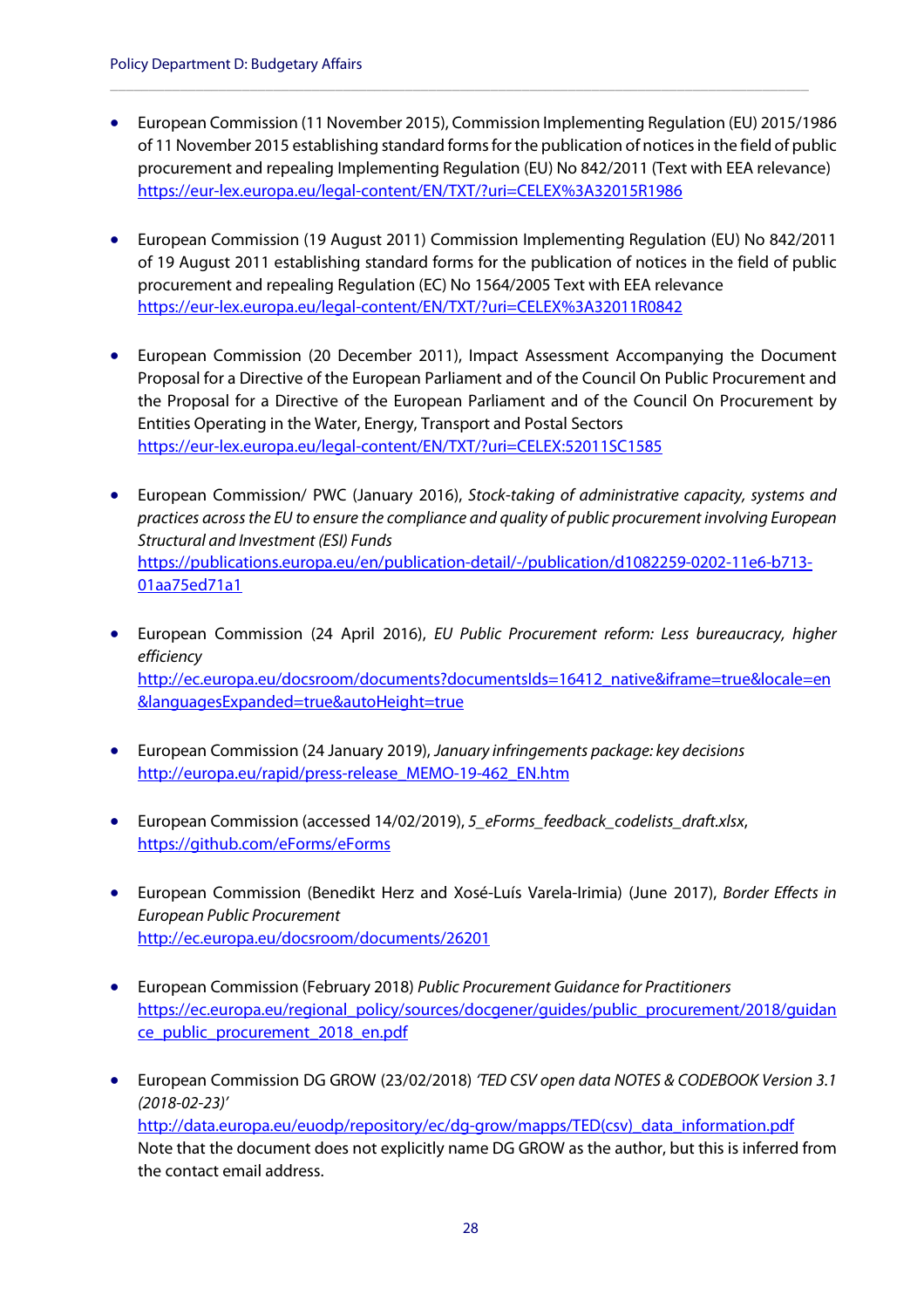• European Commission DG GROW (11/02/2019), *Commission Implementing Regulation establishing standard forms for the publication of notices in the field of public procurement ("eForms") – public feedback explanatory note* https://ec.europa.eu/info/law/better-regulation/initiatives/ares-2019-797630\_en

**\_\_\_\_\_\_\_\_\_\_\_\_\_\_\_\_\_\_\_\_\_\_\_\_\_\_\_\_\_\_\_\_\_\_\_\_\_\_\_\_\_\_\_\_\_\_\_\_\_\_\_\_\_\_\_\_\_\_\_\_\_\_\_\_\_\_\_\_\_\_\_\_\_\_\_\_\_\_\_\_\_\_\_\_\_\_\_\_\_\_\_\_**

- European Commission DG GROW (19/12/2016), *Public Procurement Indicators 2015* <https://ec.europa.eu/docsroom/documents/20679>
- Mihály Fazekas and Bence Tóth (March 2017), Infrastructure for Whom? Corruption Risks in Infrastructure Provision Across Europe https://www.researchgate.net/publication/316338624 Infrastructure for Whom Corruption Risk s in Infrastructure Provision Across Europe
- Stanley Goodner (13 December 2018), *What Is a Platform?* <https://www.lifewire.com/what-is-a-platform-4155653>
- Mara Mendes Open Knowledge Foundation Germany, Mihály Fazekas University of Cambridge (31/03/2017), *Recommendations for the Implementation of Open Public Procurement Data An Implementer's Guide* [http://digiwhist.eu/publications/digiwhist-recommendations-for-the-implementation-of-open](http://digiwhist.eu/publications/digiwhist-recommendations-for-the-implementation-of-open-public-procurement-data-an-implementers-guide/)[public-procurement-data-an-implementers-guide/](http://digiwhist.eu/publications/digiwhist-recommendations-for-the-implementation-of-open-public-procurement-data-an-implementers-guide/)
- Alina Mungiu-Pippidi and Roberto Martínez B. Kukutschka (28/10/2015), Government *favoritism in Europe,* The ANTICORRP project: Anticorruption report, volume 3, chapter 1 <http://anticorrp.eu/publications/volume-3-government-favouritism-in-europe/>
- Open Contracting Partnership (2018), *Mythbusting Confidentiality in Public Contracting* <https://www.open-contracting.org/wp-content/uploads/2018/07/OCP18-Mythbusting.pdf>
- Publications Office of the European Union (13/02/2019), *TED tenders electronic daily Supplement to the Official Journal of the EU* <https://ted.europa.eu/TED/main/HomePage.do>